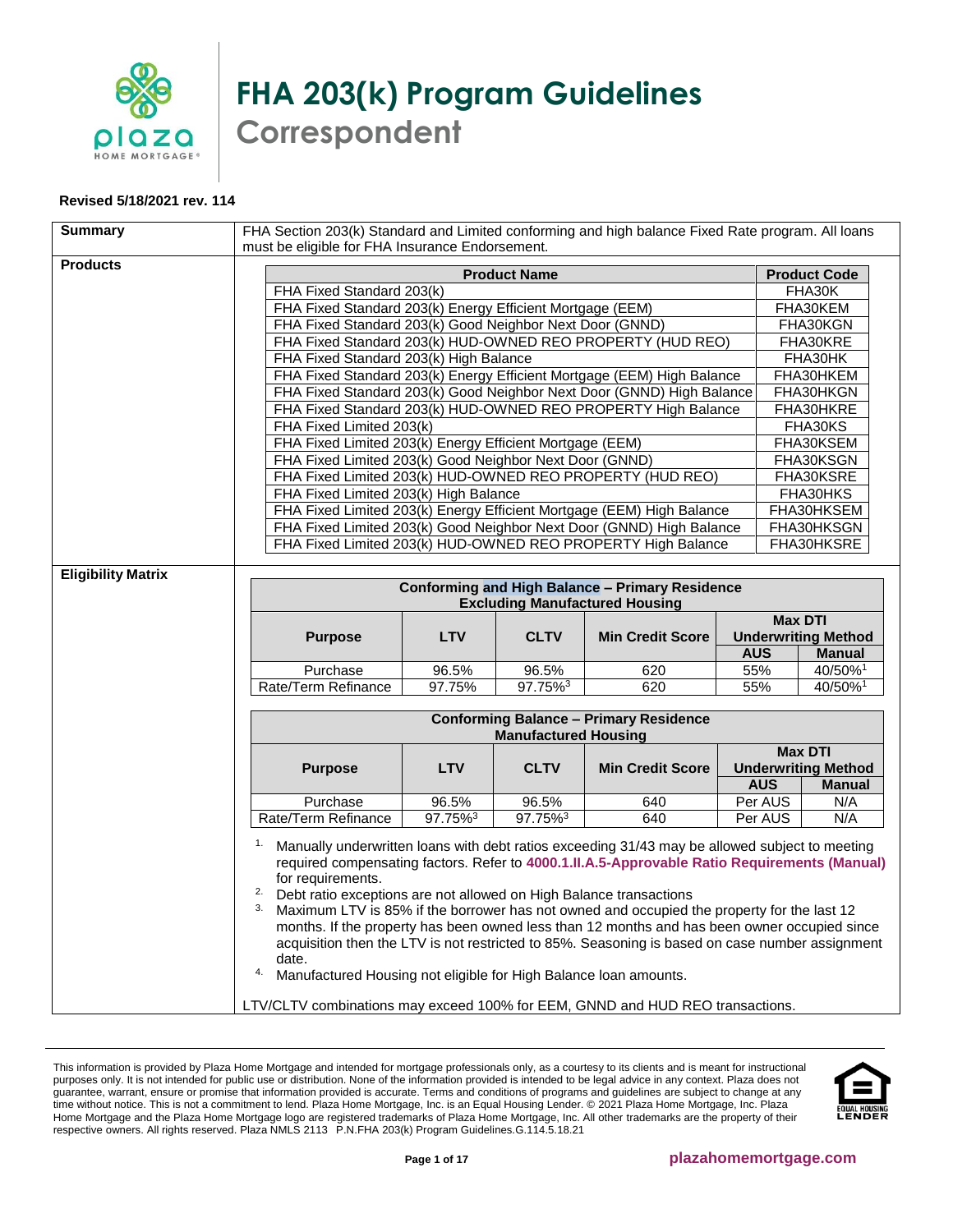| 203(k) Calculator        | The 203(k) Calculator must be completed in FHA Connection.                                                                                                                                                    |
|--------------------------|---------------------------------------------------------------------------------------------------------------------------------------------------------------------------------------------------------------|
|                          | The loan file must include a print-out of the final 203(k) Calculator from FHA Connection. The<br>closed loan must match the final 203(k) Calculator submitted for Endorsement.                               |
| 4506-C / Tax Transcripts | A signed 4506-C for all years in which income was used in the underwriting decision are required<br>$\bullet$                                                                                                 |
|                          | Refer to Plaza's Delegated Correspondent Credit Overlay Matrix for tax transcript                                                                                                                             |
|                          | requirements                                                                                                                                                                                                  |
| Appraisal                | Refer to 4000.1.II.A.8-Appraisals for Standard 203(k) and Limited 203(k) and 4000.1.II.B.1-Appraiser                                                                                                          |
|                          | and Property Requirements.                                                                                                                                                                                    |
|                          |                                                                                                                                                                                                               |
|                          | A finalized copy of the bid/cost estimate must be included with the appraisal.                                                                                                                                |
|                          |                                                                                                                                                                                                               |
|                          | <b>Establishing Value:</b>                                                                                                                                                                                    |
|                          | • An After Improved Value and an Adjusted As-Is Value of the Property must be determined. If both                                                                                                             |
|                          | an As-Is and After Improved Value are required, the case will require two separate appraisal<br>reports.                                                                                                      |
|                          | The appraisal must include a finalized copy of the plans, specs contractor's bid and WWU. The<br>$\bullet$                                                                                                    |
|                          | WWU is required for Standard 203(k) only.                                                                                                                                                                     |
|                          | Any appraiser required or recommended repairs must be added to the plans and specs.                                                                                                                           |
|                          | Following completion of the renovation work, the borrower must obtain a certification of completion                                                                                                           |
|                          | stating that the renovation was completed in accordance with the submitted plans and specs. The                                                                                                               |
|                          | certification must be documented on the Appraisal Update and/or Completion Report (Form                                                                                                                       |
|                          | 1004D).                                                                                                                                                                                                       |
|                          |                                                                                                                                                                                                               |
|                          | After Improved Value is established using an appraisal of the property subject to the repairs and<br>improvements and must include the following:                                                             |
|                          | Standard 203(k): The appraiser must be provided with a finalized copy of the Consultant's Work<br>$\bullet$                                                                                                   |
|                          | Write-Up (WWU) and contractor's bid/specification of repairs.                                                                                                                                                 |
|                          | Limited 203(k): The appraiser must be provided a finalized work plan and contractor's                                                                                                                         |
|                          | bid/specification of repairs.                                                                                                                                                                                 |
|                          |                                                                                                                                                                                                               |
|                          | As-Is Value may be determined by alternate methods or by obtaining an as-is appraisal, depending on                                                                                                           |
|                          | the transaction. Specific requirements for determining adjusted as-is value are listed in this section.                                                                                                       |
|                          | Adjusted As-Is Value - Purchases: Adjusted As-Is Value is based on the purchase price less any<br>$\bullet$                                                                                                   |
|                          | inducements to purchase. An as-is appraisal is not required.<br>Adjusted As-Is Value - Refinances of Properties Acquired Greater Than or Equal to 12                                                          |
|                          | <b>Months Prior to the Case Assignment Date:</b>                                                                                                                                                              |
|                          | ○ Adjusted As-Is Value is based on existing debt when the After Improved Value is greater than                                                                                                                |
|                          | the existing debt plus financeable items. An as-is appraisal is not required in this scenario.                                                                                                                |
|                          | Adjusted As-Is Value is based on an as-is appraisal when the After Improved Value is less than<br>$\circ$                                                                                                     |
|                          | the existing debt plus financeable items. In this case a separate as-is appraisal is required and                                                                                                             |
|                          | the Adjusted As-Is Value is the as-is appraised value.                                                                                                                                                        |
|                          | Adjusted As-Is Value - Refinances of Properties Acquired Less Than 12 Months Prior to the                                                                                                                     |
|                          | <b>Case Assignment Date:</b><br>$\circ$ As-is appraisal is required (separate as-is appraisal is required).                                                                                                   |
|                          | ○ Adjusted As-Is Value is the lesser of the existing debt plus fees associated with the new                                                                                                                   |
|                          | mortgage or the as-is appraised value.                                                                                                                                                                        |
|                          |                                                                                                                                                                                                               |
|                          | <b>Adjusted As-Is Value - Inherited Properties:</b>                                                                                                                                                           |
|                          | For properties acquired by the Borrower through inheritance or through a gift from a Family Member,                                                                                                           |
|                          | regardless of when the property was acquired, the calculation of Adjusted As-Is Value for properties<br>acquired greater than or equal to 12 months prior to the case assignment date may be used.            |
|                          |                                                                                                                                                                                                               |
|                          | <b>Underwriter Responsibilities:</b>                                                                                                                                                                          |
|                          | The underwriter is responsible for the quality of the appraisal report and should request appraiser                                                                                                           |
|                          | clarification and discuss components of the appraisal that influence its quality. The underwriter bears the                                                                                                   |
|                          | primary responsibility for determining the eligibility of a property for FHA insurance.                                                                                                                       |
|                          | Ensure the FHA appraiser has conditioned for any FHA minimum property requirements that the                                                                                                                   |
|                          | proposed scope of the repair work (WWU) does not address.                                                                                                                                                     |
|                          | When an appraisal report identifies the need for health and safety repairs ort additional required<br>$\circ$<br>repairs that were not included in the WWU or contractors bid, I, the underwriter must ensure |
|                          | repairs are included in the Consultant's final WWU and contractor's bid.                                                                                                                                      |

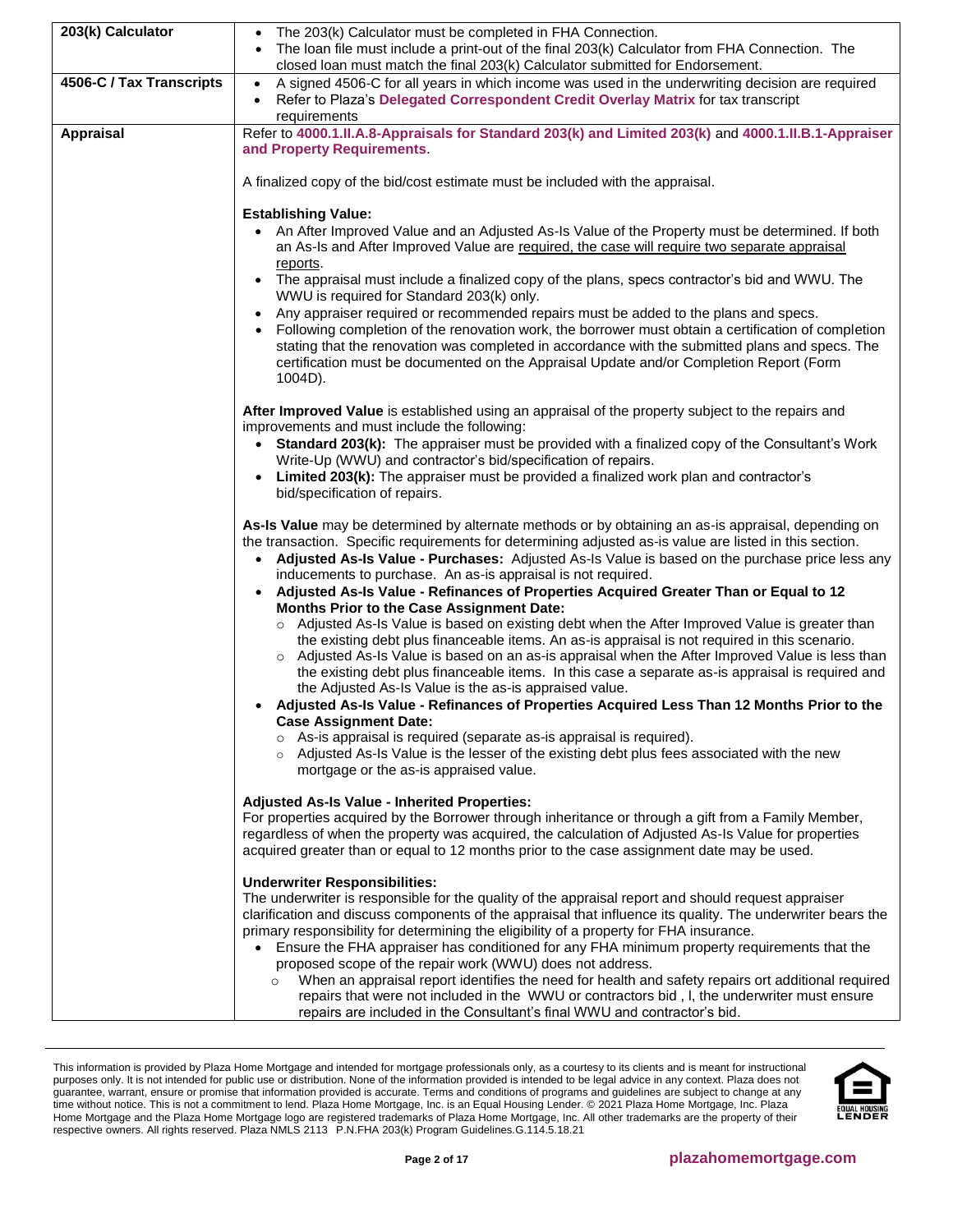| <b>Borrower Eligibility</b> | <b>Ineligible Borrowers:</b>                                                                                    |
|-----------------------------|-----------------------------------------------------------------------------------------------------------------|
|                             | • Partnerships                                                                                                  |
|                             | Corporations                                                                                                    |
|                             | Guardianships                                                                                                   |
|                             | <b>Life Estates</b>                                                                                             |
|                             | <b>LLCs</b>                                                                                                     |
|                             | Non-Revocable Inter Vivos Trusts                                                                                |
|                             | Foreign nationals                                                                                               |
|                             | Borrowers with diplomatic immunity                                                                              |
|                             | Charitable organizations<br>$\bullet$                                                                           |
|                             | Non-profit agencies                                                                                             |
|                             | State or local government agencies                                                                              |
|                             | <b>Note:</b> Deferred Action for Childhood Arrivals (DACA) program recipients are eligible for FHA programs.    |
|                             | Deferred Action for Childhood Arrivals (DACA) program recipients:                                               |
|                             | Must be borrower's principal residence;<br>$\bullet$                                                            |
|                             | Borrower must have a valid Social Security Number (SSN), except for those employed by the                       |
|                             | World Bank, a foreign embassy, or equivalent employer identified by HUD;                                        |
|                             | Borrower must be eligible to work in the U.S. as evidenced by the Employment Authorization                      |
|                             | Document issued by USCIS, and                                                                                   |
|                             | • The borrower satisfies the same requirements, terms and conditions as those for U.S. citizens.                |
|                             |                                                                                                                 |
|                             | The Employment Authorization Document is required to substantiate work status. If the Employment                |
|                             | Authorization Document will expire within one year and a prior history of residency status renewals             |
|                             | exists, the lender may assume that continuation will be granted. If there are no prior renewals, the lender     |
|                             | must determine the likelihood of renewal based on information from the USCIS.                                   |
|                             | A borrower residing in the U.S. by virtue of refugee or asylee status granted by the USCIS is                   |
|                             | automatically eligible to work in this country. The Employment Authorization Document is not required,          |
|                             | but documentation substantiating the refugee or asylee status must be obtained.                                 |
|                             |                                                                                                                 |
|                             | <b>Social Security Number</b>                                                                                   |
|                             | • Each borrower on the loan transaction must have a valid Social Security number.                               |
|                             | • ITIN (IRS Tax Identification Numbers) are not allowed.                                                        |
| <b>Calculating the</b>      | <b>Purchase:</b>                                                                                                |
| <b>Mortgage Amount and</b>  | The LTV is based on the lesser of the purchase price plus cost of renovation, minus any sales                   |
| 203(k) Calculator           | concessions or up to 110% (100% for condos) of the "As-Completed" value.                                        |
|                             |                                                                                                                 |
|                             | Note: The loan amount may not exceed the sales price plus the actual cost of rehabilitation repairs and         |
|                             | reasonable customary closing costs including the fees associated with the 203(k                                 |
|                             |                                                                                                                 |
|                             | Rate/Term Refinance:                                                                                            |
|                             | The LTV is determined by using the existing debt plus cost of renovation or the adjusted As-Is                  |
|                             | Value when the existing debt plus cost of renovation does not exceed the After Improved Value                   |
|                             | appraised value of the property.                                                                                |
|                             | Cash back to the borrower is not allowed, including zero incidental cash back. Principal                        |
|                             | curtailments are not allowed.                                                                                   |
|                             | <b>Existing Debt consists of:</b>                                                                               |
|                             | The unpaid principal balance of the first Mortgage as of the month prior to mortgage Disbursement.<br>$\bullet$ |
|                             | The unpaid principal balance of any purchase money junior Mortgage as of the month prior to                     |
|                             | mortgage Disbursement.                                                                                          |
|                             | The unpaid principal balance of any junior liens over 12 months old as of the date of mortgage                  |
|                             | Disbursement. If the balance or any portion of an equity line of credit in excess of \$1,000 was                |
|                             | advanced within the past 12 months and was for purposes other than repairs and rehabilitation of                |
|                             | the Property, that portion above and beyond \$1,000 of the line of credit is not eligible for inclusion         |
|                             | in the new Mortgage.                                                                                            |
|                             | Interest due on the existing Mortgage(s).                                                                       |
|                             | Mortgage Insurance Premium (MIP) due on existing Mortgage.                                                      |
|                             | Any prepayment penalties assessed<br>$\bullet$                                                                  |
|                             |                                                                                                                 |

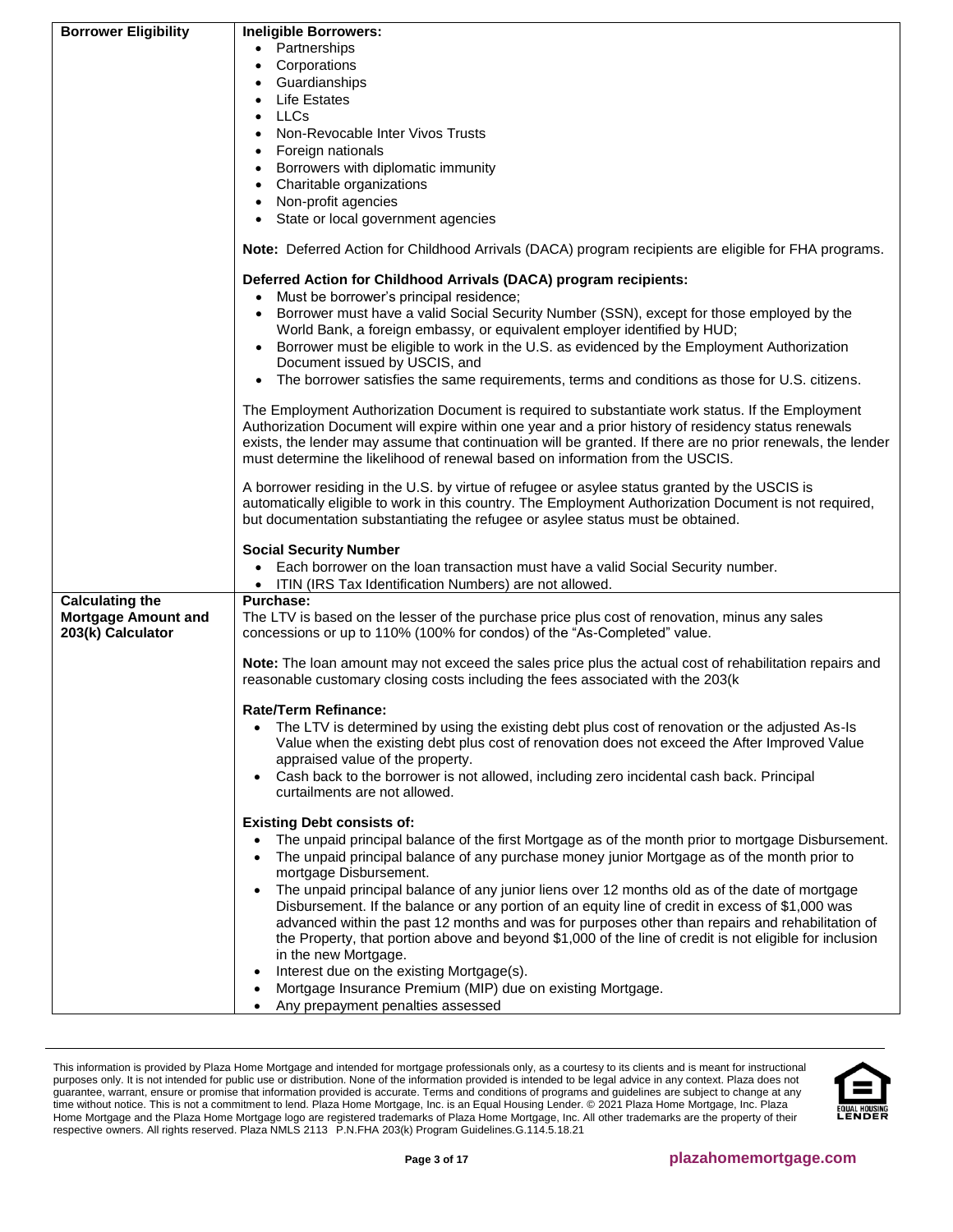<span id="page-3-0"></span>

|                            | Late charges, and<br>$\bullet$                                                                                                                                                                            |
|----------------------------|-----------------------------------------------------------------------------------------------------------------------------------------------------------------------------------------------------------|
|                            | <b>Escrow shortages</b>                                                                                                                                                                                   |
|                            | 203(k) Calculator:                                                                                                                                                                                        |
|                            | The 203(k) Calculator within FHAC is used to calculate the Maximum Mortgage amount, LTV for                                                                                                               |
|                            | MIP and the amount to establish the repair escrow.                                                                                                                                                        |
|                            | A copy of the final 203(k) calculator worksheet is to be printed and retained in the loan file.                                                                                                           |
|                            | Information from the 203(k) Calculator is transferred to the HUD 92900-A.                                                                                                                                 |
|                            | The 92700 Maximum Mortgage Worksheet is required by the client to estimate loan amount and                                                                                                                |
|                            | fees when submitting the file to Plaza. Plaza will transfer and finalize the figures from the 92700 to                                                                                                    |
|                            | the 203(k) Calculator. Any subsequent changes must be reflected in the 203(k) Calculator in FHA                                                                                                           |
|                            | Connection.                                                                                                                                                                                               |
| <b>Change Orders</b>       | The following must be pre-approved by Plaza:                                                                                                                                                              |
|                            | Changes made to the project, contractor or HUD Consultant.<br>$\bullet$                                                                                                                                   |
|                            | Rehabilitation period extensions                                                                                                                                                                          |
|                            | Use of the Contingency fund.                                                                                                                                                                              |
|                            | Change Orders may not be accepted until a percentage of the project is complete                                                                                                                           |
|                            |                                                                                                                                                                                                           |
|                            | The borrower must pay for out of pocket any changes not covered by the financing or pre-approved. To                                                                                                      |
|                            | request a change, submit to Plaza Customer Service/ Loan Servicing the Request for Acceptance of                                                                                                          |
|                            | <b>Changes in Approved Drawings and Specifications HUD-92577 for approval</b>                                                                                                                             |
| <b>Contingency Reserve</b> | The purpose of a contingency reserve is to cover required unforeseen repairs that are discovered during                                                                                                   |
|                            | the renovation. The contingency reserve is a required renovation cost and is typically financed in the                                                                                                    |
|                            | loan amount (Financed Contingency). Alternately, the borrower may bring funds to closing to fund the                                                                                                      |
|                            | contingency reserve; however, any assets required to fund the contingency must be documented and                                                                                                          |
|                            | verified above the amount required for down payment and reserves (Borrower Funded Contingency).                                                                                                           |
|                            | The contingency is calculated as a percent of the cost of labor, materials, and soft costs.                                                                                                               |
|                            | A minimum of a 10% and maximum 20% contingency reserve is required. 15% minimum is                                                                                                                        |
|                            | required if the utilities are off, the home has been without utilities for an extended period of time, is                                                                                                 |
|                            | uninhabitable or if there is water, mold or fire damage.                                                                                                                                                  |
|                            | The contingency reserve may be released only if unforeseen required and necessary repairs are<br>discovered during renovation.                                                                            |
|                            | If contingency reserve funds remain at the completion of renovation, they may be used for making                                                                                                          |
|                            | improvements or repairs that are permanently affixed to the real property. Funds may not be used                                                                                                          |
|                            | to purchase personal property.                                                                                                                                                                            |
|                            | All work described in the plans and specifications have been completed and the contingency<br>$\circ$                                                                                                     |
|                            | reserve funds has been reduced by any items that arose related to the repairs                                                                                                                             |
|                            | Any work paid from contingency funds must be approved by Plaza in advance, documented as<br>$\circ$                                                                                                       |
|                            | completed and having improved the real property.                                                                                                                                                          |
|                            | Documentation for completed work must include paid receipts from the borrower's own funds,<br>$\circ$                                                                                                     |
|                            | and inspections of the additional work by the appraiser.                                                                                                                                                  |
|                            | Unused Financed Contingency funds will be applied to the outstanding renovation mortgage<br>٠                                                                                                             |
|                            | balance once the renovation work has been completed and the certification of completion has been                                                                                                          |
|                            | obtained.                                                                                                                                                                                                 |
|                            | Unused Borrower Funded Contingency funds will be refunded to the borrowers once the renovation                                                                                                            |
|                            | work has been completed and the certification of completion has been obtained.                                                                                                                            |
| <b>Contractor</b>          | <b>Contractor:</b>                                                                                                                                                                                        |
| <b>Requirements</b>        | The contractor is chosen by the borrower. However, Plaza must be able to determine that the contractor                                                                                                    |
|                            | is qualified, properly registered (with local issuing authority) and experienced for the work being<br>performed. HUD does not certify 203(k) contractors for home rehabilitation projects that are being |
|                            | financed with an FHA 203(k) loan.                                                                                                                                                                         |
|                            |                                                                                                                                                                                                           |
|                            | Plaza will verify the following required documentation to assist in making the determination that the                                                                                                     |
|                            | contractor is qualified:                                                                                                                                                                                  |
|                            | License, bond, insurance (\$1MM min) (or local issuing authority requirements), and a current W9.                                                                                                         |
|                            | FHA Standard 203(k) or FHA Limited 203(k) Contractor Profile Report. Including demonstrated                                                                                                               |
|                            | experience in renovation lending and a minimum of three references of similar work in cost and                                                                                                            |
|                            | nature completed within the last 12 months. The Originator must also sign the Contractor Profile                                                                                                          |
|                            | report stating the contractor's references have been verified.                                                                                                                                            |
|                            | Document a demonstrated financial ability to sustain projects                                                                                                                                             |
|                            | Plaza reserves the right to pull a background report on contractors                                                                                                                                       |

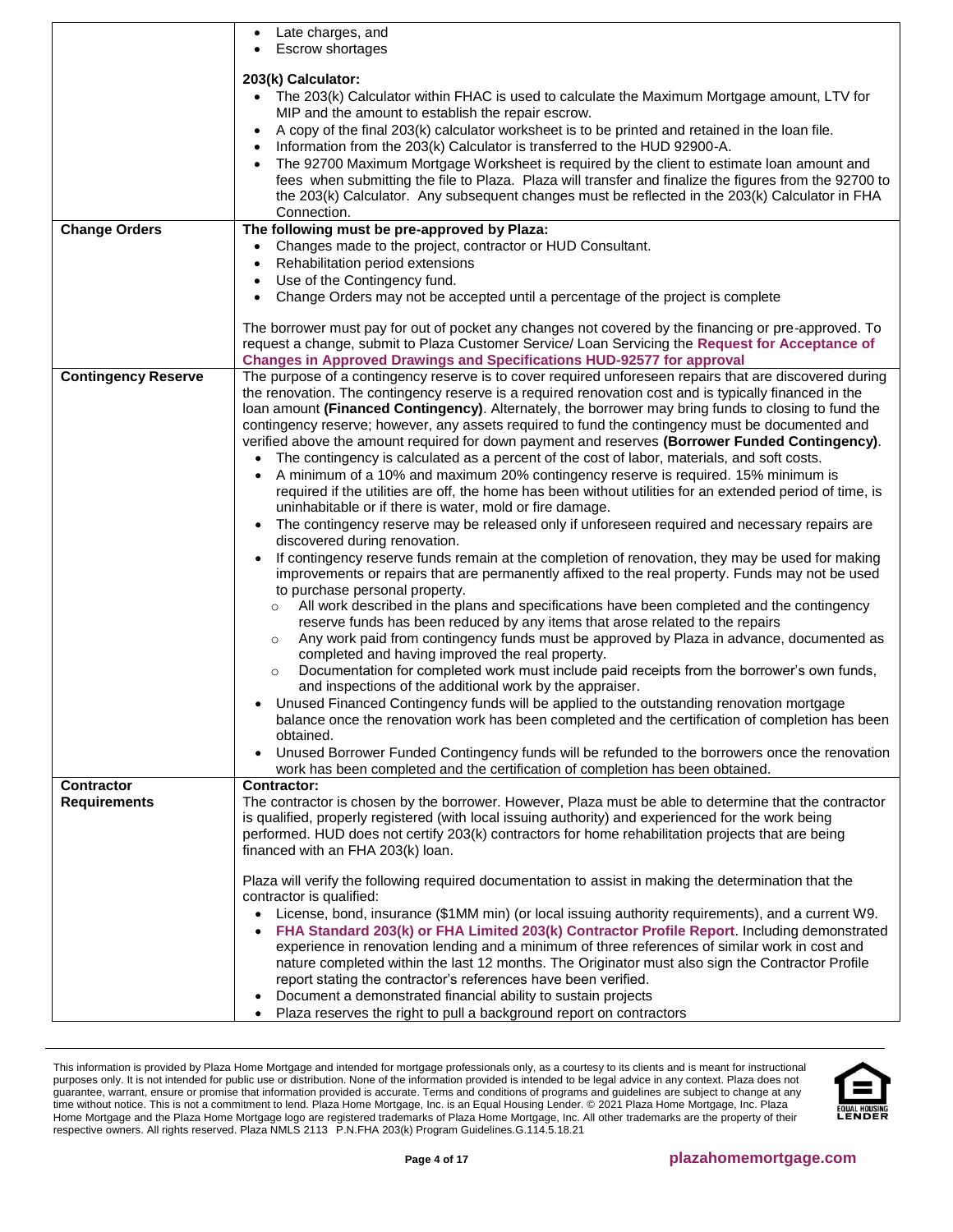|                             | • If mold abatement, lead-based paint abatement, or radon abatement, the contractor must be<br>licensed under those specific trades. |
|-----------------------------|--------------------------------------------------------------------------------------------------------------------------------------|
|                             | The borrower is allowed up to three (3) sub-contractors on a Limited 203(k) and one General                                          |
|                             | contractor on the Standard 203(k).                                                                                                   |
|                             | The borrower may not act as the General Contractor. "Self-Help" loans are not permitted for<br>Standard 203(k) transactions.         |
|                             |                                                                                                                                      |
|                             | <b>Renovation Contract:</b>                                                                                                          |
|                             | Borrowers must have a renovation contract with their contractor and the contractor must agree to                                     |
|                             | indemnify the borrower for all property losses or damages caused by its employees or sub-contractors                                 |
|                             | FHA 203(k) Homeowner/Contractor Agreement is a required form.                                                                        |
|                             | Note: Specific federal requirements exist for contractors working on housing or child-occupied facilities                            |
|                             | built before 1978. Under these requirements, contractors need to complete training and obtain a Lead                                 |
|                             | Based Paint Renovation license before they can bid on renovation projects involving pre-1978 housing                                 |
|                             | and child-occupied facilities.                                                                                                       |
| <b>Cost of Improvements</b> | <b>Cost of Improvements:</b>                                                                                                         |
| and Fees                    | Standard 203(k):                                                                                                                     |
|                             | \$5000 minimum in eligible repairs and improvements from the HUD 4000.1 Eligible Improvement                                         |
|                             | list. Additional repairs are allowable after the initial minimum \$5000 from the Eligible Improvement                                |
|                             | list.                                                                                                                                |
|                             | No maximum dollar amount, as long as the total base loan amount does not exceed HUD's county                                         |
|                             | loan limit.                                                                                                                          |
|                             | Manufactured Housing repairs are limited to the lesser of 50% of the "as completed" value or<br>$\bullet$                            |
|                             | \$50,000                                                                                                                             |
|                             | Limited 203(k):                                                                                                                      |
|                             | No minimum.                                                                                                                          |
|                             | \$35,000 maximum including fees and contingency. Tip: use \$30,935 for actual repairs (based on a                                    |
|                             | 10% contingency)                                                                                                                     |
|                             | Limited 203(k) QOZ:                                                                                                                  |
|                             | • No minimum                                                                                                                         |
|                             | \$50,000 maximum including fees and contingency for properties located in Qualified Opportunity                                      |
|                             | Zones (QOZ). Tip: use \$44,350 for actual repairs (based on a 10% contingency)                                                       |
|                             | <b>Eligible Fees and Costs:</b>                                                                                                      |
|                             | • Labor and materials                                                                                                                |
|                             | Property inspection fees                                                                                                             |
|                             | Permits, fees and licenses                                                                                                           |
|                             | Mortgage Payment Reserves (Standard 203(k) only)                                                                                     |
|                             | <b>Contingency Reserve</b>                                                                                                           |
|                             | Supplemental Origination Fee:                                                                                                        |
|                             | Limited 203(k): Greater of \$350 or 1.5% of renovation cost, not to exceed \$525.                                                    |
|                             | Standard 203(k): N/A<br>$\circ$<br>Title Update Fee:                                                                                 |
|                             | Limited 203(k): \$150 total.<br>$\circ$                                                                                              |
|                             | Standard 203(k): \$100 per draw.<br>$\circ$                                                                                          |
|                             | Draw Inspection Fee:<br>٠                                                                                                            |
|                             | Limited 203(k): $2 \times $150$ .<br>$\circ$                                                                                         |
|                             | Standard 203(k): HUD Consultant will set the fee amount (disclosed in WWU) fee cannot<br>$\circ$                                     |
|                             | exceed \$350 per draw                                                                                                                |
|                             | HUD Consultant Work Write Up Fee:                                                                                                    |
|                             | Limited $203(k)$ : N/A.<br>$\circ$                                                                                                   |
|                             | Standard 203(k): See schedule.<br>$\circ$                                                                                            |
|                             | Architectural and structural engineering fees:                                                                                       |
|                             | Limited $203(k)$ : N/A<br>$\circ$<br>Standard 203(k): Reasonable and customary<br>$\circ$                                            |
|                             | Feasibility Study Fee:<br>٠                                                                                                          |
|                             | Limited $203(k)$ : N/A<br>$\circ$                                                                                                    |
|                             |                                                                                                                                      |

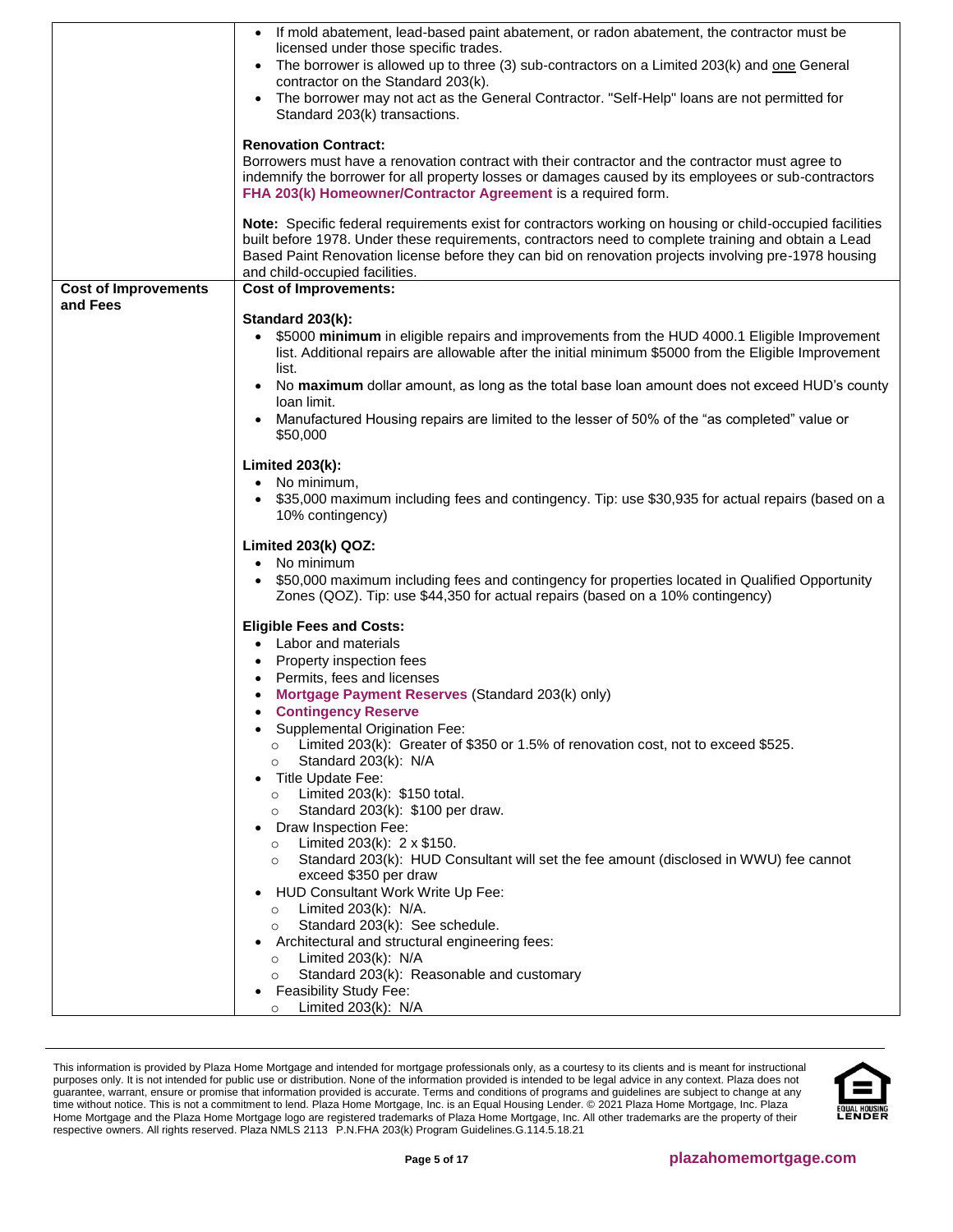| $\circ$ |  | Standard 203(k): Not to exceed \$200 |
|---------|--|--------------------------------------|
|---------|--|--------------------------------------|

# **HUD Consultant/ Work Write-Up Fees:**

| HUD Consultant work write-up rees: |                                                                             |  |  |
|------------------------------------|-----------------------------------------------------------------------------|--|--|
| <b>HUD Consultant Fee Schedule</b> |                                                                             |  |  |
| <b>Cost of Repairs</b>             | <b>Consultant Fee</b>                                                       |  |  |
| $$5,000 - $7,500$                  | \$400                                                                       |  |  |
| $$7,501 - $15,000$                 | \$500                                                                       |  |  |
| $$15,001 - $30,000$                | \$600                                                                       |  |  |
| $$30,001 - $50,000$                | \$700                                                                       |  |  |
| \$50,001 - \$75,000                | \$800                                                                       |  |  |
| \$75,001 - \$100,000               | \$900                                                                       |  |  |
| $$100,001 +$                       | \$1,000 then \$50 for each additional \$25,000 in<br>repairs over \$100,000 |  |  |

#### **HUD Consultant Fees:**

- HUD nor the lender will be responsible to the HUD Consultant for fees owed by the borrower.
- HUD Consultant fees are based on the above HUD Consultant Fee Schedule.
- The fee(s) charged by the HUD Consultant can be included in the mortgage as a part of the cost of rehabilitation.
- For each draw request the lender is required to obtain a compliance inspection (Form-92051) stating that the work for that particular draw has been satisfactorily completed.
- Draw Inspection fees are subject to a HUD limit of \$350.
- When travel exceeds 30 miles roundtrip, a mileage charge (established by the HUD Field Office) may be added.

### **Discount Points:**

The discount is determined between the lender and the borrower on each loan and is not regulated by HUD. A portion of the total discount paid by the borrower can be financed and is included as part of the Total Rehabilitation Costs. The discount that may be financed (Discount Points on the Repair Costs) is equal to the number of discount points multiplied by the figure in Step 1.D.2.

**Note:** The number of discount points charged on the rehabilitation amount CANNOT be more than the number of discount points charged on the total loan, and must be equal to or less than the points that will be paid in cash.

The cash discount is the difference between the discount on the total loan, and the amount of discount being financed as discount on the rehabilitation. This is the cash that the borrower will bring to closing to pay for discount points. To calculate, multiply the number of discount points by the total loan amount and deduct the discount on the repairs where applicable.

### **The following examples will help properly calculate and display discount points, if applicable, on 203(k) transactions.**

**Example:** On a \$100,000 loan with a sub total of \$25,000 (including total cost of repairs, contingency reserve, inspections fees, title update fees, mortgage payments escrowed, architectural and engineering fees, consultant fee, permits and other fees if applicable), the discount on the total loan is \$2,000 (2% of \$100,000). The portion that can be financed is \$500 or 2% of the sub total of \$25,000. The firm commitment should reflect the total loan discount. Regardless of whether or not any discount is financed, if 2% is charged on this loan, the total discount points, whether paid in cash or financed, cannot exceed \$2,000.

- When the seller has agreed to pay any portion of the total discount, multiply the amount of the discount on the loan times the Sales Contract Price.
- If the seller pays a financing concession to include discount points for both the sales price and rehabilitation costs of the dwelling, then the sales contract must be very clear and concise to assure that the seller completely understands the concession agreement.
- On HUD-owned properties, any amount HUD has agreed to pay towards the purchaser's closing and/or financing costs (Line 5 of the Sales Contract, form HUD-9548), applies only to the contract sales price and not to the total of the purchase price plus cost of rehabilitation.

### **Note:**

• The discount points on the total loan (both financed and paid in cash) should be shown on the HUD Form 92900-A (HUD/VA Addendum to Loan Application), Pages 1 & 3.

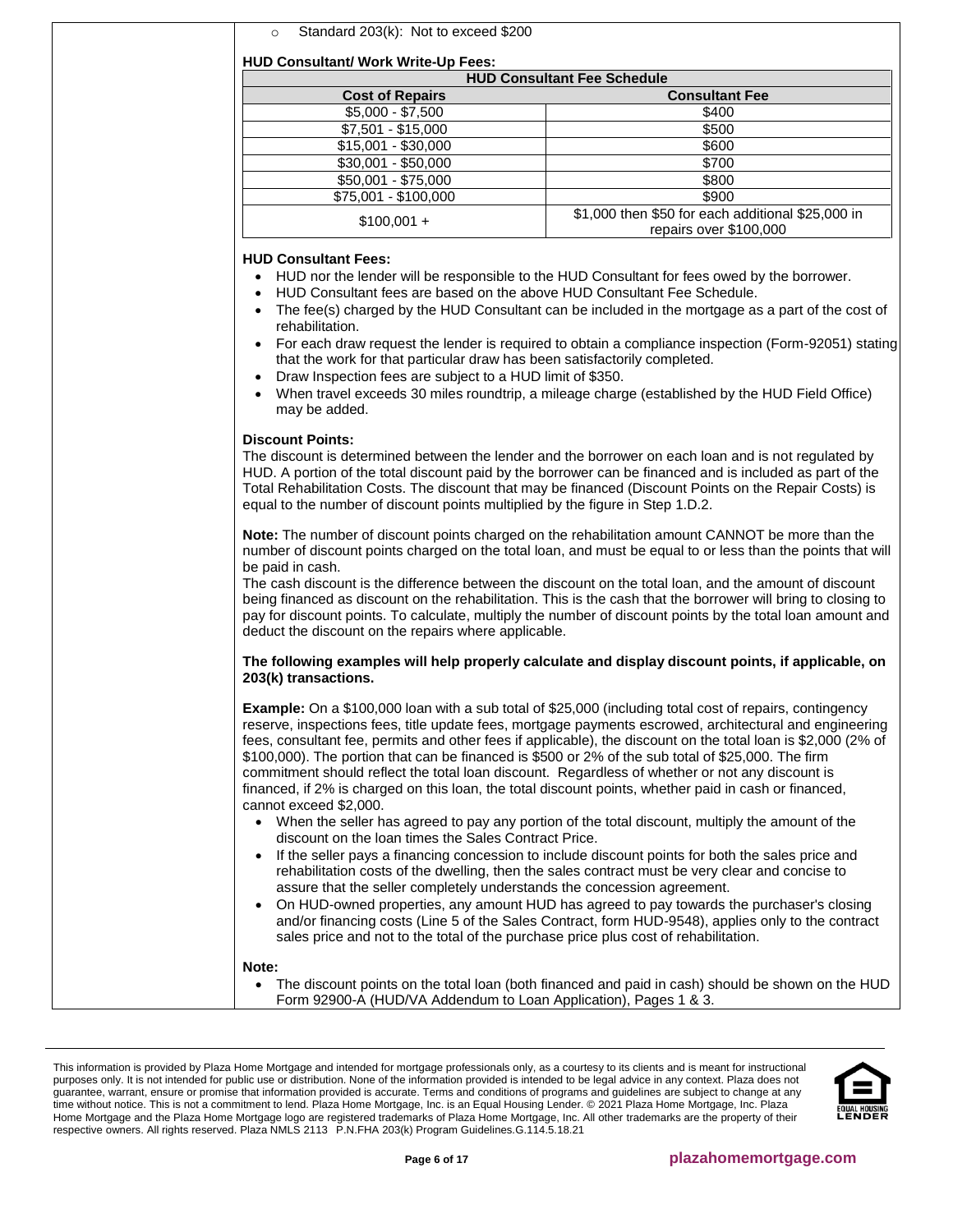|                              | • Any discount points paid in cash at closing should be shown on the FHA Loan Underwriting and<br>Transmittal Summary (LT).                                                                                                                                                                                                 |
|------------------------------|-----------------------------------------------------------------------------------------------------------------------------------------------------------------------------------------------------------------------------------------------------------------------------------------------------------------------------|
| <b>Credit</b>                | <b>Qualifying Credit Score:</b>                                                                                                                                                                                                                                                                                             |
|                              | • Each borrower must have at least one credit score.                                                                                                                                                                                                                                                                        |
|                              | A tri-merge bureau is required on all loans.                                                                                                                                                                                                                                                                                |
|                              | The qualifying score is the lower of two or the middle of three scores.                                                                                                                                                                                                                                                     |
|                              | The lowest qualifying score of all applicants is used to qualify.                                                                                                                                                                                                                                                           |
|                              | <b>Housing History:</b>                                                                                                                                                                                                                                                                                                     |
|                              | • The mortgage payment history may be deemed satisfactory when the mortgage credit rating is                                                                                                                                                                                                                                |
|                              | disclosed on the credit report, is evaluated by the AUS, and the loan receives an "Approve/Eligible"                                                                                                                                                                                                                        |
|                              | or "Accept/Eligible". When the housing payment history is not evaluated by an AUS, or for<br>Refer/manually underwritten loans:                                                                                                                                                                                             |
|                              | $\circ$ There may be no history of any 30-day late mortgage or rental payments within the last 12<br>months.                                                                                                                                                                                                                |
|                              | $\circ$ There may be no more than two 30-day late mortgage or rental payments in the previous 24<br>months.                                                                                                                                                                                                                 |
|                              | o The housing payment history must be documented by:<br>• The credit report; or                                                                                                                                                                                                                                             |
|                              | • VOR received directly from the landlord (for landlords with no Identity of Interest with the<br>borrower); or                                                                                                                                                                                                             |
|                              | • VOM received directly from an institutional mortgage servicer; or<br>• Canceled checks that cover the most recent 12-month period.                                                                                                                                                                                        |
|                              | Borrowers who are living rent free are eligible provided the Mortgagee obtains verification directly                                                                                                                                                                                                                        |
|                              | from the property owner that the borrower has been living rent-free and the amount of time the                                                                                                                                                                                                                              |
|                              | borrower has been living rent free.                                                                                                                                                                                                                                                                                         |
|                              | Revolving and Installment Accounts - Manually Underwritten Loans:                                                                                                                                                                                                                                                           |
|                              | Installment Accounts must be no more than 0 x 30 in the last 12 months and 2 x 30 in the last 24                                                                                                                                                                                                                            |
|                              | months.                                                                                                                                                                                                                                                                                                                     |
|                              | Revolving Accounts must be no more than 2 x 60 or 0 x 90 in the last 12 months.<br>$\bullet$                                                                                                                                                                                                                                |
|                              | Non-traditional Credit - Manually Underwritten Loans:                                                                                                                                                                                                                                                                       |
|                              | Manually underwritten loans require sufficient credit depth. To demonstrate sufficient credit depth,                                                                                                                                                                                                                        |
|                              | borrower credit on manually underwritten loans must fit into one of the following scenarios.                                                                                                                                                                                                                                |
|                              | Borrowers whose traditional credit does not meet one of the following scenarios must supplement<br>their traditional credit with non-traditional credit.                                                                                                                                                                    |
|                              | a. The borrower has three traditional trade lines that have been evaluated for at least 12 months.<br>These trade lines do not need to be currently active but require some activity in the last 24<br>months.                                                                                                              |
|                              | b. The borrower has two traditional trade lines that have been evaluated for at least 24 months                                                                                                                                                                                                                             |
|                              | and have had some activity in the last 24 months.                                                                                                                                                                                                                                                                           |
|                              | c. The borrower has a traditional credit history of 5+ years and there are not any accounts with                                                                                                                                                                                                                            |
|                              | late payments or any collection accounts in the last 24 months.                                                                                                                                                                                                                                                             |
|                              | Non-traditional trade lines may be considered in addition to traditional credit; however, it is not                                                                                                                                                                                                                         |
|                              | acceptable to base a credit decision solely off of non-traditional trade lines. Non-traditional trade lines                                                                                                                                                                                                                 |
|                              | can only be used to build on traditional credit.                                                                                                                                                                                                                                                                            |
|                              | Refer to 4000.1.II.A.5-Non-Traditional and Insufficient Credit (Manual)                                                                                                                                                                                                                                                     |
| <b>Disaster Policy</b>       | Refer to Plaza's Natural Disaster Policy for requirements.                                                                                                                                                                                                                                                                  |
| <b>Down Payment / Gifts</b>  | On purchase transactions the borrower must make a Minimum Required Investment (MRI) of 3.5% of<br>the lesser of the appraised value or sales price plus rehabilitation costs. Refer to the 203(k) Calculator or<br>the FHA Connect 203(k) Calculator for details. This amount is in addition to any borrower closing costs. |
| <b>Draw Process and Lien</b> | The following may be disbursed at closing:                                                                                                                                                                                                                                                                                  |
| <b>Waivers</b>               |                                                                                                                                                                                                                                                                                                                             |
|                              | Standard 203(k):                                                                                                                                                                                                                                                                                                            |
|                              | Permit fees (permits must be obtained before work commences);<br>$\bullet$                                                                                                                                                                                                                                                  |
|                              | Prepaid architectural or engineering fees;                                                                                                                                                                                                                                                                                  |
|                              | Prepaid Consultant fees;<br>Materials draw, see Materials Draw and Borrower Provided Materials                                                                                                                                                                                                                              |
|                              |                                                                                                                                                                                                                                                                                                                             |
|                              |                                                                                                                                                                                                                                                                                                                             |

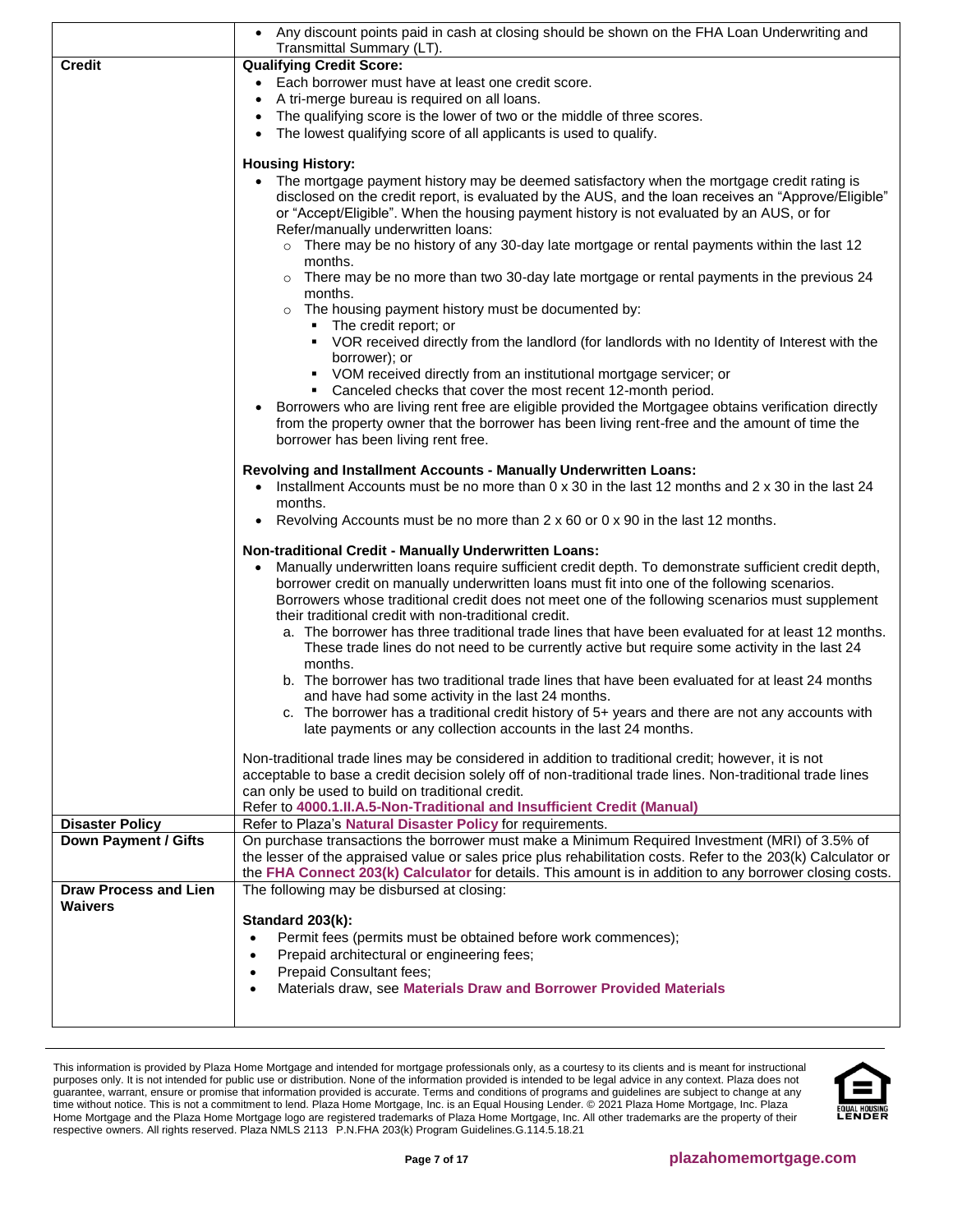|                              | <b>Limited 203(k):</b><br>Permit fees (permits must be obtained before work commences)<br>50% of the total cost of the repairs, handled through escrow/title (step 1:A.1 in the 203(k) Calculator.<br>B1 on Maximum Mortgage Worksheet).                                                                                                                                                                                                                                                                                                                                                                                                                                                                                                                                                                                                                                                                                                                                                                                                                                                                                                                                                                                                                                                                                                                                                                                                                                                                                                                                                                                                                                                                                                                                                                                  |
|------------------------------|---------------------------------------------------------------------------------------------------------------------------------------------------------------------------------------------------------------------------------------------------------------------------------------------------------------------------------------------------------------------------------------------------------------------------------------------------------------------------------------------------------------------------------------------------------------------------------------------------------------------------------------------------------------------------------------------------------------------------------------------------------------------------------------------------------------------------------------------------------------------------------------------------------------------------------------------------------------------------------------------------------------------------------------------------------------------------------------------------------------------------------------------------------------------------------------------------------------------------------------------------------------------------------------------------------------------------------------------------------------------------------------------------------------------------------------------------------------------------------------------------------------------------------------------------------------------------------------------------------------------------------------------------------------------------------------------------------------------------------------------------------------------------------------------------------------------------|
|                              | <b>Remaining Draw Process:</b><br>Draws will not be approved for work that is not yet complete, including not yet installed materials.<br>$\bullet$<br>Plaza will set up an interest-bearing repair escrow account which is insured by the FDIC, to fund the<br>$\bullet$<br>remaining disbursement. Any interest earned is applied as a principal reduction to the loan.<br>Plaza will handle all project inspections and all remaining rehabilitation disbursement.<br>$\bullet$<br>Lien Waivers must be provided at the time of each draw<br>$\bullet$<br>The borrower must provide a FHA 203(k) Homeowner's Notice of Work Completion to Plaza,<br>$\bullet$<br>requesting final inspection and indicating that the work is satisfactorily complete<br>If an occupancy certification is required, this must be provided prior to the issuance of the Final<br>$\bullet$<br><b>Release Notice</b><br>A 10% percent holdback is required on each draw release. The total of all holdbacks may be<br>$\bullet$<br>released only after the final inspection and issuance of the Final Release Notice is received from<br>borrower, HUD Consultant, and inspector as applicable<br>Plaza will order a final inspection by the original appraiser<br>$\bullet$<br>Title must be cleared before the final draw.<br>$\bullet$<br>Funds will be made available via a two-party check payable to the borrower and contractor<br>$\bullet$<br>Standard 203(k):<br>• Up to 5 draws are allowed.<br>• The HUD Consultant will perform an inspection prior to every draw and prepare FHA Standard<br>203(k) Draw Request HUD-9746-A.<br>The HUD Consultant must also perform the final close out inspections<br>Limited $203(k)$ :<br>The final 50% will be released after all work has been completed and a final invoice from the |
|                              | contractor has been provided<br>Borrowers are strongly encouraged to be working directly and closely with our Reno Servicing<br>department with questions, change orders and draw requests on their funded 203(k)                                                                                                                                                                                                                                                                                                                                                                                                                                                                                                                                                                                                                                                                                                                                                                                                                                                                                                                                                                                                                                                                                                                                                                                                                                                                                                                                                                                                                                                                                                                                                                                                         |
|                              | Customer Service / Loan Servicing<br>Phone: 1-888-807-2620, option 3<br>Fax: 1-858-332-1861<br>Email: renoservicing@plazahomemortgage.com                                                                                                                                                                                                                                                                                                                                                                                                                                                                                                                                                                                                                                                                                                                                                                                                                                                                                                                                                                                                                                                                                                                                                                                                                                                                                                                                                                                                                                                                                                                                                                                                                                                                                 |
| <b>Eligible Improvements</b> | <b>Eligible Improvements:</b><br>All repairs must be permanently affixed to the property (dwelling or land) and allowable by HUD<br>$\bullet$<br>• Repairs that are required to meet HUD's Minimum Property Standards must be completed<br>All appraiser notated deficiencies and required repairs must be completed<br>Standard 203(k):<br>\$5000 minimum in eligible repairs and improvements from the HUD 4000.1 Eligible Improvement<br>list, Additional repairs are allowable after the initial minimum \$5000 from the Eligible Improvement<br>list.                                                                                                                                                                                                                                                                                                                                                                                                                                                                                                                                                                                                                                                                                                                                                                                                                                                                                                                                                                                                                                                                                                                                                                                                                                                                |
|                              | Limited $203(k)$ :<br>Non-structural repairs only                                                                                                                                                                                                                                                                                                                                                                                                                                                                                                                                                                                                                                                                                                                                                                                                                                                                                                                                                                                                                                                                                                                                                                                                                                                                                                                                                                                                                                                                                                                                                                                                                                                                                                                                                                         |
|                              | Ineligible Improvements:<br>Limited 203(k)<br>Standard 203(k)<br>Tear downs, razed or homes that will be<br>Any type of structural repairs including but not<br>limited to: load bearing walls, construction<br>demolished including the part of or all of the<br>foundation as part of the rehabilitation.<br>of, adding egress windows or repairs to<br>Foundation up construction. Moving a house<br>foundation, structural roof elements and<br>from another location onto the subject<br>trusses, enlarging windows or doors, post and<br>pier or flooring support joists.<br>property.<br>Tear Downs, razed or homes that will be<br>Improvements or changes that were not<br>demolished including the part of or all of the<br>approved prior to the start of the work.                                                                                                                                                                                                                                                                                                                                                                                                                                                                                                                                                                                                                                                                                                                                                                                                                                                                                                                                                                                                                                            |

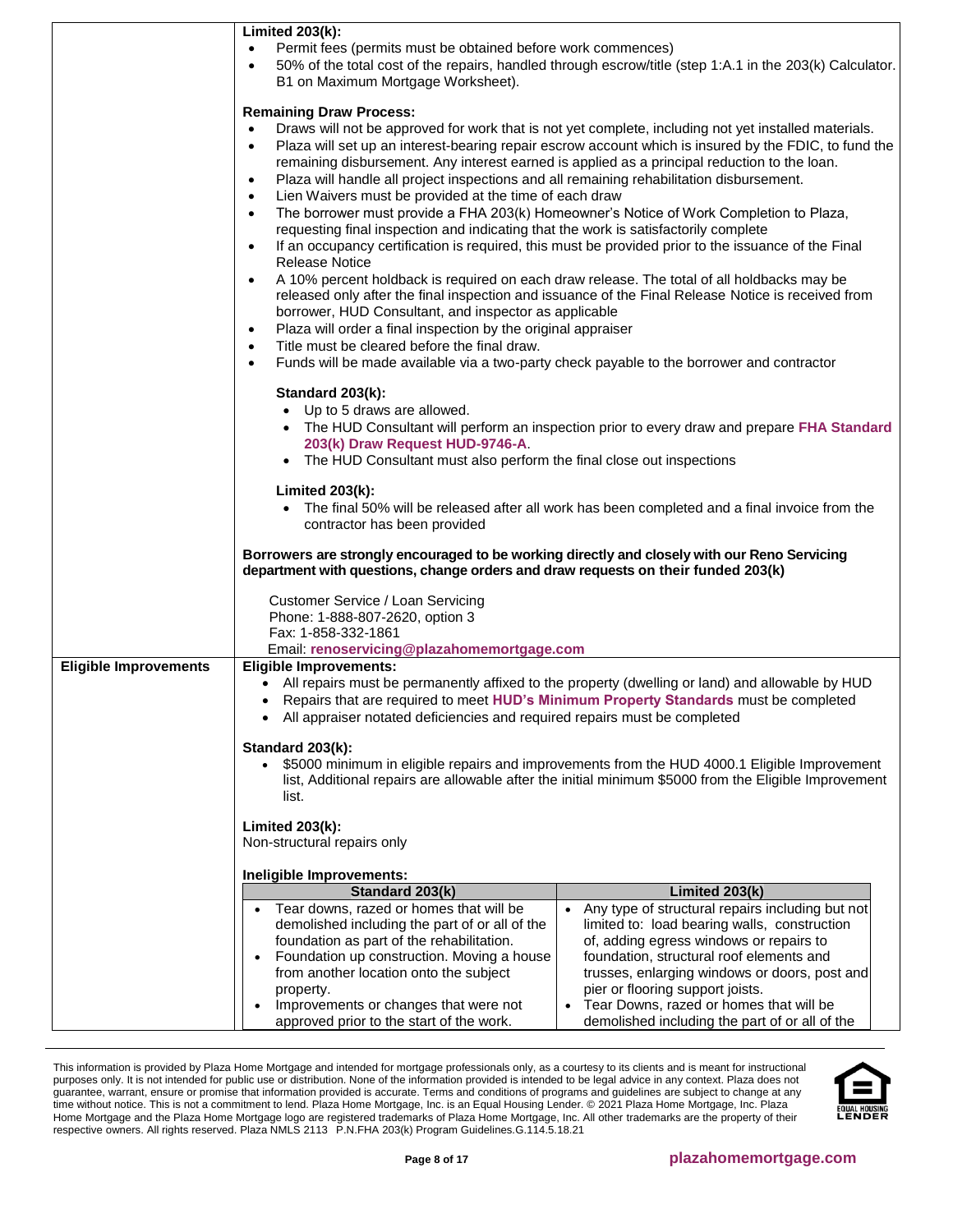|                                | Materials or work performed prior to the first<br>foundation as part of the rehabilitation.<br>$\bullet$<br>draw disbursement.<br>Moving a house from another location onto<br>Completion of an already underway<br>the subject property. Improvements or<br>$\bullet$<br>construction project.<br>changes that were not approved prior to the<br>start of the work.<br>Improvements that result in commercial use<br>$\bullet$<br>or are commercial in nature.<br>Materials or work performed prior to the first<br>Changes to the number of dwelling units.<br>draw disbursement.<br>$\bullet$<br>Tree surgery unless it is to eliminate<br>Completion of an already underway<br>endangerment to the existing improvements.<br>construction project.<br>Oil tanks, repairs or replacement.<br>Improvements that result in commercial use<br>$\bullet$<br>Construction of outbuildings (garages can be<br>or are commercial in nature.<br>constructed if one does not exist, it is<br>Changes to the number of dwelling units<br>common and typical and not a property over<br>Demolishing outbuildings<br>$\bullet$<br>Landscaping<br>improvement)<br>Free standing ADUs<br>Tree surgery unless it is to eliminate<br>Pool repairs greater than \$1500<br>endangerment<br>Repairs that cannot be completed within 6<br>to the existing improvements<br>$\bullet$<br>Oil Tanks, repairs or replacement<br>months<br>Recreational and Luxury items.<br>Pool repairs greater than \$1500<br>$\bullet$<br>Repairs that cannot be completed within 6<br>$\bullet$<br>months<br>Recreational & Luxury Items |
|--------------------------------|---------------------------------------------------------------------------------------------------------------------------------------------------------------------------------------------------------------------------------------------------------------------------------------------------------------------------------------------------------------------------------------------------------------------------------------------------------------------------------------------------------------------------------------------------------------------------------------------------------------------------------------------------------------------------------------------------------------------------------------------------------------------------------------------------------------------------------------------------------------------------------------------------------------------------------------------------------------------------------------------------------------------------------------------------------------------------------------------------------------------------------------------------------------------------------------------------------------------------------------------------------------------------------------------------------------------------------------------------------------------------------------------------------------------------------------------------------------------------------------------------------------------------------------------------------------------------------------------------------|
| <b>Energy Efficient</b>        | Recreational & Luxury Items include (but are not limited to):<br><b>BBQ Pits</b><br>$\bullet$<br><b>Outdoor Spas</b><br>$\bullet$<br><b>Bath House</b><br>$\bullet$<br><b>Tennis Court</b><br>٠<br>Satellite Dish<br>٠<br><b>TV Antenna</b><br>$\bullet$<br>Outdoor Fireplace or Hearth<br>$\bullet$<br>Gazebo<br>$\bullet$<br>Dumbwaiters<br>$\bullet$<br>New Swimming Pool (above or below ground) installed<br>Allowed per FHA Guidelines. Use Plaza Product Codes: FHA30KEM, FHA30HKEM, FHA30KSEM or                                                                                                                                                                                                                                                                                                                                                                                                                                                                                                                                                                                                                                                                                                                                                                                                                                                                                                                                                                                                                                                                                                |
| <b>Mortgages</b>               | FHA30HKSEM                                                                                                                                                                                                                                                                                                                                                                                                                                                                                                                                                                                                                                                                                                                                                                                                                                                                                                                                                                                                                                                                                                                                                                                                                                                                                                                                                                                                                                                                                                                                                                                              |
| <b>Escrow Accounts</b>         | An Escrow/impound account is required for property taxes and insurance on all FHA loans.                                                                                                                                                                                                                                                                                                                                                                                                                                                                                                                                                                                                                                                                                                                                                                                                                                                                                                                                                                                                                                                                                                                                                                                                                                                                                                                                                                                                                                                                                                                |
| <b>Final Release Notice</b>    | <b>Final Release Notice:</b><br>Final Release Notice is issued by Plaza after reviewing the case file to ensure that all work has<br>$\bullet$<br>been satisfactorily completed.<br>Acceptance of the final inspection report will authorize the release of all monies remaining in the<br>$\bullet$<br>Rehabilitation Escrow Account, including all holdbacks from previous draws.<br>However, if required to protect the priority of the security instrument, Plaza may retain the<br>holdback, for a period not to exceed 35 days (or the time period required by law to file a lien,<br>whichever is longer), to ensure compliance with state lien waiver laws or other state requirements.<br>A copy of the final inspection report and Final Release Notice will be provided to the borrower.<br>$\bullet$<br>Title Update and Lien Release at Final Disbursement:<br>When the property is located in a state in which contractors', subcontractors', or materialmen's liens have<br>priority over mortgage liens, Plaza will require all necessary lien releases or take any other action that<br>may be required to ensure that the title to the property is clear of all liens and encumbrances<br><b>FHA Connection Escrow Close Out:</b><br>After final distribution of all escrow monies, Plaza will review the file for completion and provide an escrow<br>close-out via HUD's FHA Connection.                                                                                                                                                                                            |
| <b>Geographic Restrictions</b> | Alaska: Properties built prior to June 1992 outside of the city limits of Fairbanks but within the<br>surrounding communities require an engineering report or evidence that the property meets the Alaska<br>Housing Finance Agency property inspections requirements.<br>Hawaii:<br>Properties in Lava Flow Zones 1 or 2 are not allowed.<br>Manufactured Housing not eligible.                                                                                                                                                                                                                                                                                                                                                                                                                                                                                                                                                                                                                                                                                                                                                                                                                                                                                                                                                                                                                                                                                                                                                                                                                       |

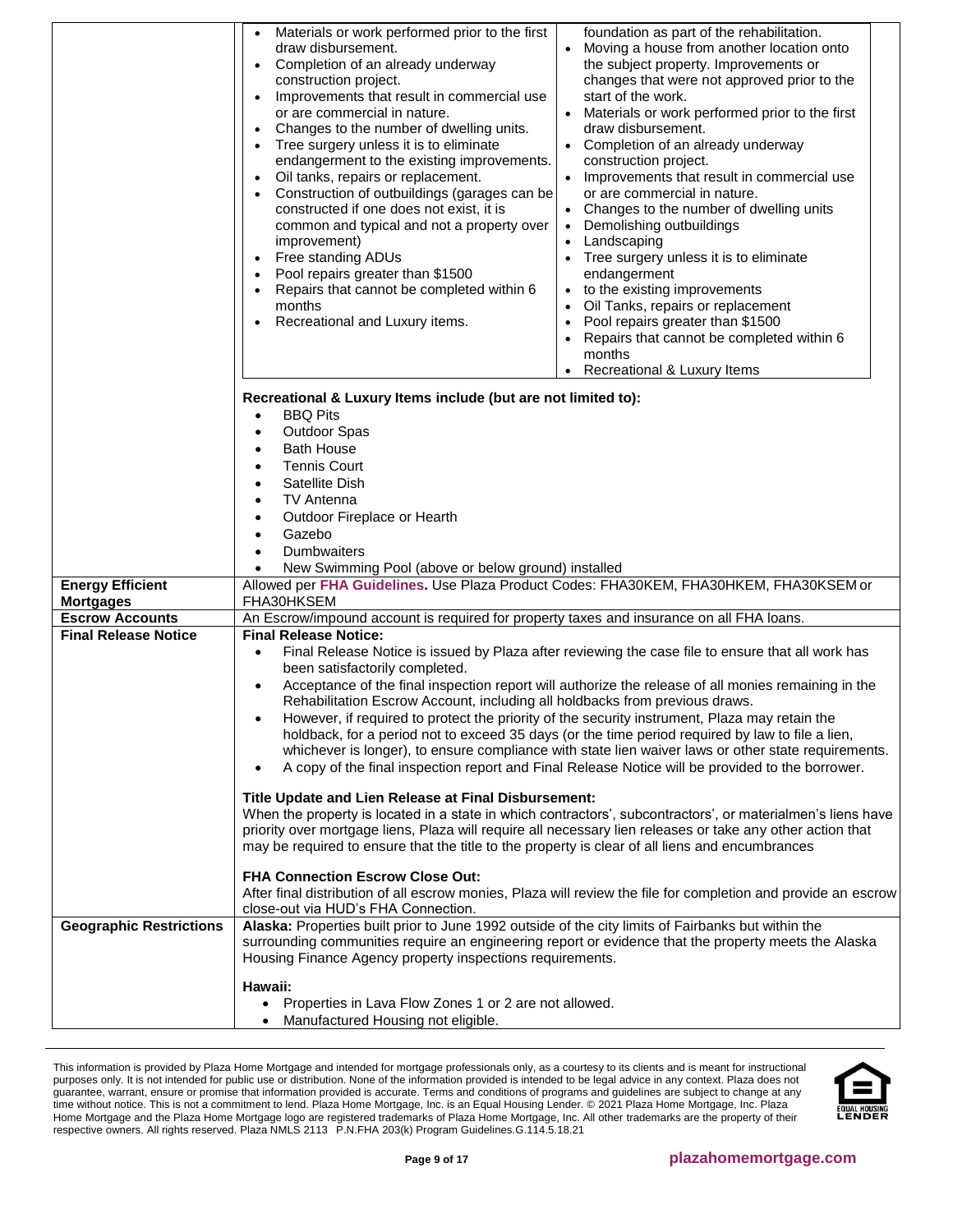|                                   | lowa: An attorney's opinion of title is acceptable in lieu of a title policy, or a title policy may be ordered<br>through the Title Guaranty Division (TGD) of the Iowa Financial Authority.                                                                                                                                                                                                                                                                                                                                                                                                                                                                     |
|-----------------------------------|------------------------------------------------------------------------------------------------------------------------------------------------------------------------------------------------------------------------------------------------------------------------------------------------------------------------------------------------------------------------------------------------------------------------------------------------------------------------------------------------------------------------------------------------------------------------------------------------------------------------------------------------------------------|
|                                   | Massachusetts: Title V requires dwellings with individual sewage disposal systems, new and existing, be<br>inspected by a DEP approved inspector and, where repairs are indicated, be repaired prior to closing for<br>all purchase transactions.                                                                                                                                                                                                                                                                                                                                                                                                                |
|                                   | Montana: Lot size of the property may not exceed 40 acres.                                                                                                                                                                                                                                                                                                                                                                                                                                                                                                                                                                                                       |
|                                   | Rhode Island: Manufactured Housing not eligible.                                                                                                                                                                                                                                                                                                                                                                                                                                                                                                                                                                                                                 |
|                                   | West Virginia: Delegated deliveries only.                                                                                                                                                                                                                                                                                                                                                                                                                                                                                                                                                                                                                        |
| <b>Good Neighbor Next</b><br>Door | Allowed per FHA Guidelines. Use Plaza Product Codes: FHA30KGN, FHA30HKGN, FHA30KSGN or<br>FHA30HKSGN                                                                                                                                                                                                                                                                                                                                                                                                                                                                                                                                                             |
| <b>HUD Consultant, WWU</b>        | Refer to 4000.1.I.B.2-203(k) Consultants.                                                                                                                                                                                                                                                                                                                                                                                                                                                                                                                                                                                                                        |
| and Feasibility                   | <b>HUD Consultant:</b>                                                                                                                                                                                                                                                                                                                                                                                                                                                                                                                                                                                                                                           |
|                                   | Standard 203(k) requires the use of a HUD approved HUD Consultant. The HUD Consultant must visit<br>the site prior to the appraisal to ensure compliance with program requirements. A borrower may use a<br>HUD Consultant on a Limited 203(k), it is not required and the cost may not be financed.<br>Utilities must be turned on for this site review to be completed or a minimum 15-20% contingency<br>$\bullet$<br>reserve will be required.<br>A written agreement must be obtained between the HUD Consultant and the Borrower that fully<br>$\bullet$<br>explains the services to be performed and the fees to be charged for each service. The written |
|                                   | agreement must disclose to the Borrower that any inspection performed by the Consultant is not a<br>"Home Inspection," as detailed in the disclosure form HUD-92564-CN, For Your Protection Get a<br><b>Home Inspection.</b><br>All HUD Consultants must be HUD approved. Refer to HUDs website for a list of approved HUD<br>$\bullet$                                                                                                                                                                                                                                                                                                                          |
|                                   | <b>Consultants.</b>                                                                                                                                                                                                                                                                                                                                                                                                                                                                                                                                                                                                                                              |
|                                   | Prior to the appraisal, a HUD approved HUD Consultant must visit the site to ensure compliance<br>$\bullet$<br>with program requirements.<br>The HUD Consultant must also perform each inspection prior to the draw and prepare the Draw                                                                                                                                                                                                                                                                                                                                                                                                                         |
|                                   | $\bullet$<br>Request and Inspection form HUD-9746-A.<br>The HUD Consultant must also perform a final close out inspection.<br>$\bullet$                                                                                                                                                                                                                                                                                                                                                                                                                                                                                                                          |
|                                   | Work Write Up "WWU"- required Standard 203(k) only:                                                                                                                                                                                                                                                                                                                                                                                                                                                                                                                                                                                                              |
|                                   | The WWU must be provided in standardized HUD format with required categories and summary in                                                                                                                                                                                                                                                                                                                                                                                                                                                                                                                                                                      |
|                                   | addition to the Contractors specification of repairs/bid.                                                                                                                                                                                                                                                                                                                                                                                                                                                                                                                                                                                                        |
|                                   | The WWU and bid must match in the scope of work for the project confirming that all improvements<br>$\bullet$                                                                                                                                                                                                                                                                                                                                                                                                                                                                                                                                                    |
|                                   | and repairs have been addressed and costs are aligned to current market costs.<br>The WWU and bid/scope of work must match exactly in repairs/renovations to be completed.<br>$\bullet$                                                                                                                                                                                                                                                                                                                                                                                                                                                                          |
|                                   | The WWU and bid/scope of work must match exactly in total cost of work or no greater than a<br>\$500 variance                                                                                                                                                                                                                                                                                                                                                                                                                                                                                                                                                    |
|                                   | <b>HUD Consultant Feasibility Study:</b>                                                                                                                                                                                                                                                                                                                                                                                                                                                                                                                                                                                                                         |
|                                   | At the request of the borrower a HUD Consultant may provide a Feasibility Study.<br>$\bullet$                                                                                                                                                                                                                                                                                                                                                                                                                                                                                                                                                                    |
|                                   | Plaza does not require a Feasibility Study unless the borrower has requested one. If a Feasibility<br>$\bullet$<br>Study was performed to determine if the project is financially feasible, a copy of the study must be                                                                                                                                                                                                                                                                                                                                                                                                                                          |
|                                   | provided in the loan file regardless if the cost was financed.                                                                                                                                                                                                                                                                                                                                                                                                                                                                                                                                                                                                   |
|                                   | Consultants may charge up to \$200 for a Feasibility Study. This fee is in addition to the WWU.<br>$\bullet$<br>A feasibility study is allowed with a Limited 203(k) however, the cost may not be financed.<br>$\bullet$                                                                                                                                                                                                                                                                                                                                                                                                                                         |
|                                   | A buyer/borrower may request a Feasibility Study prior to submitting an offer to a seller.                                                                                                                                                                                                                                                                                                                                                                                                                                                                                                                                                                       |
| <b>HUD REO</b>                    | Allowed per FHA Guidelines. Use Plaza Product Codes: FHA30KRE, FHA30HKRE, FHA30KSRE or<br>FHA30HKSRE                                                                                                                                                                                                                                                                                                                                                                                                                                                                                                                                                             |
| <b>Identity of Interest</b>       | Identity of Interest and Non-Arm's Length describes transactions that may post increased risk and                                                                                                                                                                                                                                                                                                                                                                                                                                                                                                                                                                |
|                                   | warrant additional precautions. Example: borrower has a relationship or business affiliation (any<br>ownership interest, or employment) with any builder, contractor or seller of the property.                                                                                                                                                                                                                                                                                                                                                                                                                                                                  |
|                                   | The borrower may be the current tenant purchasing the property from the owner/landlord.                                                                                                                                                                                                                                                                                                                                                                                                                                                                                                                                                                          |
|                                   | The borrower must have rented the property for at least six months immediately predating the<br>sales contract.                                                                                                                                                                                                                                                                                                                                                                                                                                                                                                                                                  |
|                                   | A lease or other written evidence to verify occupancy is required.                                                                                                                                                                                                                                                                                                                                                                                                                                                                                                                                                                                               |
|                                   | Sales transactions between family members are permitted                                                                                                                                                                                                                                                                                                                                                                                                                                                                                                                                                                                                          |

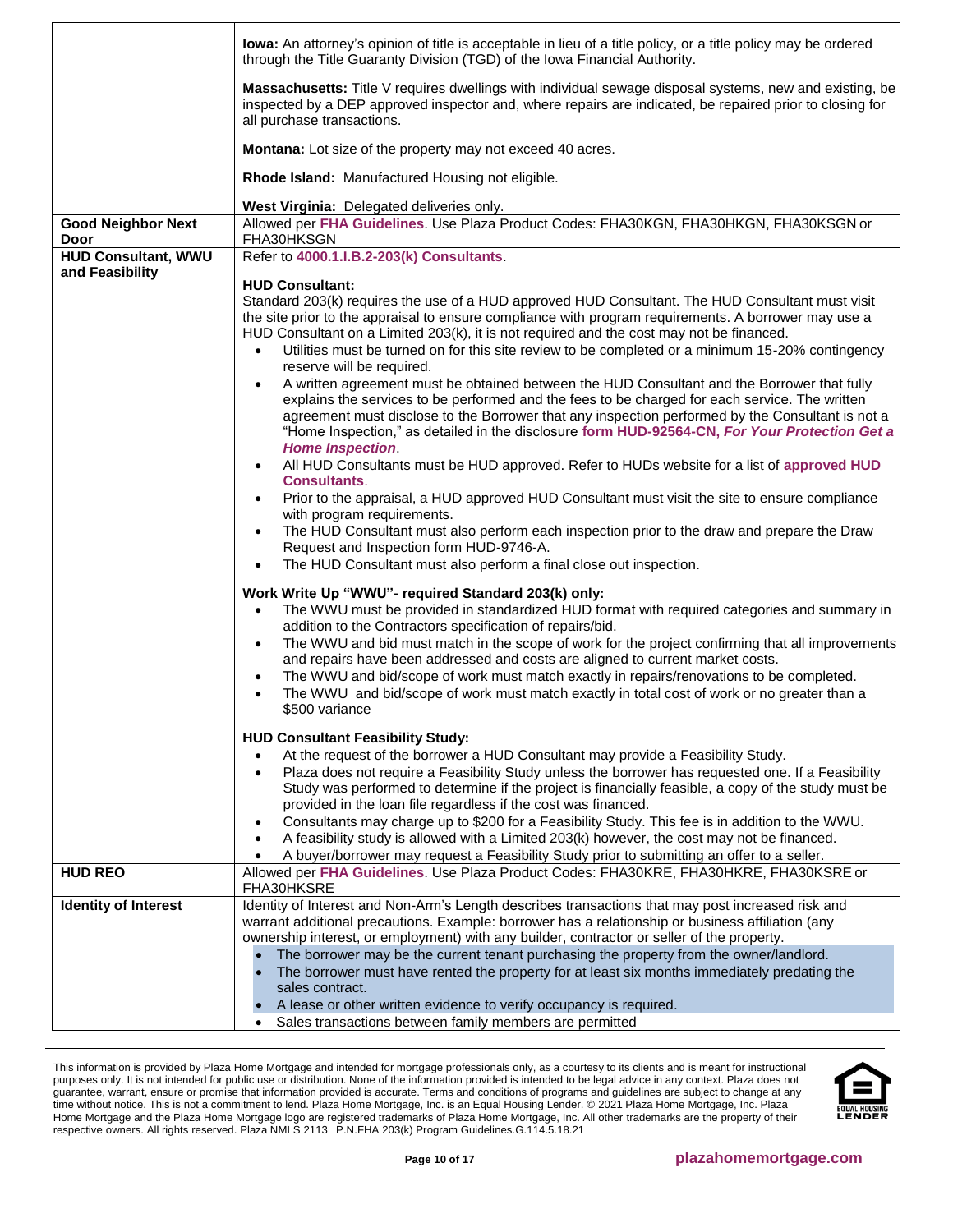|                              | $\bullet$                                                                                                                                                                                                                                                                                                                                  |                                                  | • Borrowers related to or having a business affiliation with the contractor are not allowed.<br>No other instances of Identity of Interest or conflict of interest between parties are allowed. |                 |                                                                                                          |  |  |
|------------------------------|--------------------------------------------------------------------------------------------------------------------------------------------------------------------------------------------------------------------------------------------------------------------------------------------------------------------------------------------|--------------------------------------------------|-------------------------------------------------------------------------------------------------------------------------------------------------------------------------------------------------|-----------------|----------------------------------------------------------------------------------------------------------|--|--|
|                              | <b>Chain of Title:</b><br>To preclude any undisclosed identity-of-interest transactions and to discourage the flipping of properties,<br>documents must be obtained verifying the ownership of property for the 24 month period prior to the<br>application for the loan. The Chain of Title requirement does not apply to HUD owned REOs. |                                                  |                                                                                                                                                                                                 |                 |                                                                                                          |  |  |
|                              |                                                                                                                                                                                                                                                                                                                                            |                                                  |                                                                                                                                                                                                 |                 |                                                                                                          |  |  |
|                              |                                                                                                                                                                                                                                                                                                                                            | <b>Identity of Interest Certification Forms:</b> |                                                                                                                                                                                                 |                 |                                                                                                          |  |  |
|                              |                                                                                                                                                                                                                                                                                                                                            | placed in the case binder.                       | • The borrower and the 203(k) Consultant must each sign an Identity of Interest certification that is                                                                                           |                 |                                                                                                          |  |  |
| Ineligible                   |                                                                                                                                                                                                                                                                                                                                            | • Temporary Buydowns                             |                                                                                                                                                                                                 |                 |                                                                                                          |  |  |
|                              | $\bullet$                                                                                                                                                                                                                                                                                                                                  | One-time close construction                      | Borrower may not act as an interested party to a sales transaction for the subject if the builder                                                                                               |                 |                                                                                                          |  |  |
|                              |                                                                                                                                                                                                                                                                                                                                            |                                                  | and/or property seller is a company owned by the borrower or where the borrower is a principal                                                                                                  |                 |                                                                                                          |  |  |
|                              |                                                                                                                                                                                                                                                                                                                                            |                                                  | agent, sales agent, loan originator, mortgage broker or partner for the builder or property seller.                                                                                             |                 |                                                                                                          |  |  |
|                              | $\bullet$<br>$\bullet$                                                                                                                                                                                                                                                                                                                     |                                                  | Realtor/loan broker acting as the listing agent as well as the mortgage originator/broker.<br>Borrower is a principal of the title company and/or settlement agent for the subject transaction. |                 |                                                                                                          |  |  |
| <b>Inspections</b>           |                                                                                                                                                                                                                                                                                                                                            |                                                  |                                                                                                                                                                                                 |                 | When the property repairs have been completed, Plaza will order an inspection by the original appraiser, |  |  |
|                              |                                                                                                                                                                                                                                                                                                                                            |                                                  |                                                                                                                                                                                                 |                 | HUD Inspector or HUD Consultant if on a Standard 203(k) interim draw. The inspector assigned or AMC      |  |  |
| Insurance:                   |                                                                                                                                                                                                                                                                                                                                            | <b>Property Insurance:</b>                       | will coordinate access to the property for the inspection directly with the borrower.                                                                                                           |                 |                                                                                                          |  |  |
| <b>Property and Mortgage</b> |                                                                                                                                                                                                                                                                                                                                            |                                                  | Hazard insurance must cover the estimated as-completed value of the home after renovation.                                                                                                      |                 |                                                                                                          |  |  |
| Insurance                    |                                                                                                                                                                                                                                                                                                                                            |                                                  | At the completion of renovation work, the borrower must provide a certification from the insurance                                                                                              |                 |                                                                                                          |  |  |
|                              |                                                                                                                                                                                                                                                                                                                                            |                                                  | company regarding the adequacy of the property insurance. The certification must confirm that the                                                                                               |                 |                                                                                                          |  |  |
|                              | requirements.                                                                                                                                                                                                                                                                                                                              |                                                  |                                                                                                                                                                                                 |                 | coverage has been increased, if necessary, to comply with HUD's standard property and flood insurance    |  |  |
|                              |                                                                                                                                                                                                                                                                                                                                            |                                                  |                                                                                                                                                                                                 |                 |                                                                                                          |  |  |
|                              |                                                                                                                                                                                                                                                                                                                                            | <b>Mortgage Insurance:</b>                       | The LTV calculation for purposes of determining the Monthly MIP (MMIP) factor differs from the                                                                                                  |                 |                                                                                                          |  |  |
|                              |                                                                                                                                                                                                                                                                                                                                            |                                                  | calculation of the LTV of the loan itself. For MMIP factor purposes, determine the LTV by dividing the                                                                                          |                 |                                                                                                          |  |  |
|                              |                                                                                                                                                                                                                                                                                                                                            |                                                  | base loan amount by the after improved value. The mortgagee is responsible for manually applying the                                                                                            |                 |                                                                                                          |  |  |
|                              |                                                                                                                                                                                                                                                                                                                                            | correct MMIP factor.                             |                                                                                                                                                                                                 |                 |                                                                                                          |  |  |
|                              |                                                                                                                                                                                                                                                                                                                                            |                                                  | Refer to 4000.1.II.A.2-Mortgage Insurance Premiums for additional information.                                                                                                                  |                 |                                                                                                          |  |  |
| <b>Loan Limits</b>           |                                                                                                                                                                                                                                                                                                                                            |                                                  | For most single-family mortgage insurance programs, the maximum insurable amount is the lesser of:                                                                                              |                 |                                                                                                          |  |  |
|                              |                                                                                                                                                                                                                                                                                                                                            | $(MSA)$ , OR                                     | • The Nationwide Mortgage Limit for the area, usually a county or metropolitan statistical area                                                                                                 |                 |                                                                                                          |  |  |
|                              |                                                                                                                                                                                                                                                                                                                                            |                                                  |                                                                                                                                                                                                 |                 | • The applicable LTV limit, determined by a fixed percentage of the lesser of the sales price or the as  |  |  |
|                              |                                                                                                                                                                                                                                                                                                                                            | is appraised value plus cost improvements.       |                                                                                                                                                                                                 |                 |                                                                                                          |  |  |
|                              |                                                                                                                                                                                                                                                                                                                                            |                                                  | • Manufactured Housing not eligible for High Balance Ioan amounts.                                                                                                                              |                 |                                                                                                          |  |  |
|                              |                                                                                                                                                                                                                                                                                                                                            |                                                  | <b>Maximum Base Loan Amount</b>                                                                                                                                                                 |                 |                                                                                                          |  |  |
|                              | Unit                                                                                                                                                                                                                                                                                                                                       | <b>Standard</b>                                  | <b>Contiguous States</b><br><b>High Balance</b>                                                                                                                                                 | <b>Standard</b> | Hawaii <sup>1</sup>                                                                                      |  |  |
|                              | 1                                                                                                                                                                                                                                                                                                                                          | \$548,250                                        | \$822,375                                                                                                                                                                                       | \$822,375       | <b>High Balance</b><br>N/A                                                                               |  |  |
|                              | 2                                                                                                                                                                                                                                                                                                                                          | \$702,000                                        | \$1,053,000                                                                                                                                                                                     | \$1,053,000     | N/A                                                                                                      |  |  |
|                              | 3                                                                                                                                                                                                                                                                                                                                          | \$848,500                                        | \$1,272,750                                                                                                                                                                                     | \$1,272,750     | N/A                                                                                                      |  |  |
|                              | 4<br>N/A<br>\$1,054,500<br>\$1,581,750<br>\$1,581,750<br>1.<br>There are no properties in Hawaii with loan limits higher than the applicable base conforming limits for 2021. As                                                                                                                                                           |                                                  |                                                                                                                                                                                                 |                 |                                                                                                          |  |  |
|                              |                                                                                                                                                                                                                                                                                                                                            |                                                  | a result, there are no High Balance limits specific for this state.                                                                                                                             |                 |                                                                                                          |  |  |
|                              |                                                                                                                                                                                                                                                                                                                                            |                                                  | Maximum base loan amounts are county specific and may be lower in a particular county.                                                                                                          |                 |                                                                                                          |  |  |
| <b>Manufactured Housing</b>  |                                                                                                                                                                                                                                                                                                                                            | <b>General Requirements:</b>                     |                                                                                                                                                                                                 |                 |                                                                                                          |  |  |
|                              |                                                                                                                                                                                                                                                                                                                                            | Must be classified as Real Property              |                                                                                                                                                                                                 |                 |                                                                                                          |  |  |
|                              | The manufactured home must have been built on or after June 15, 1976                                                                                                                                                                                                                                                                       |                                                  |                                                                                                                                                                                                 |                 |                                                                                                          |  |  |
|                              | Double-wide minimum width                                                                                                                                                                                                                                                                                                                  |                                                  |                                                                                                                                                                                                 |                 |                                                                                                          |  |  |
|                              |                                                                                                                                                                                                                                                                                                                                            |                                                  |                                                                                                                                                                                                 |                 |                                                                                                          |  |  |
|                              |                                                                                                                                                                                                                                                                                                                                            | Leasehold properties are ineligible              | Condo projects comprised of manufactured homes are ineligible                                                                                                                                   |                 |                                                                                                          |  |  |

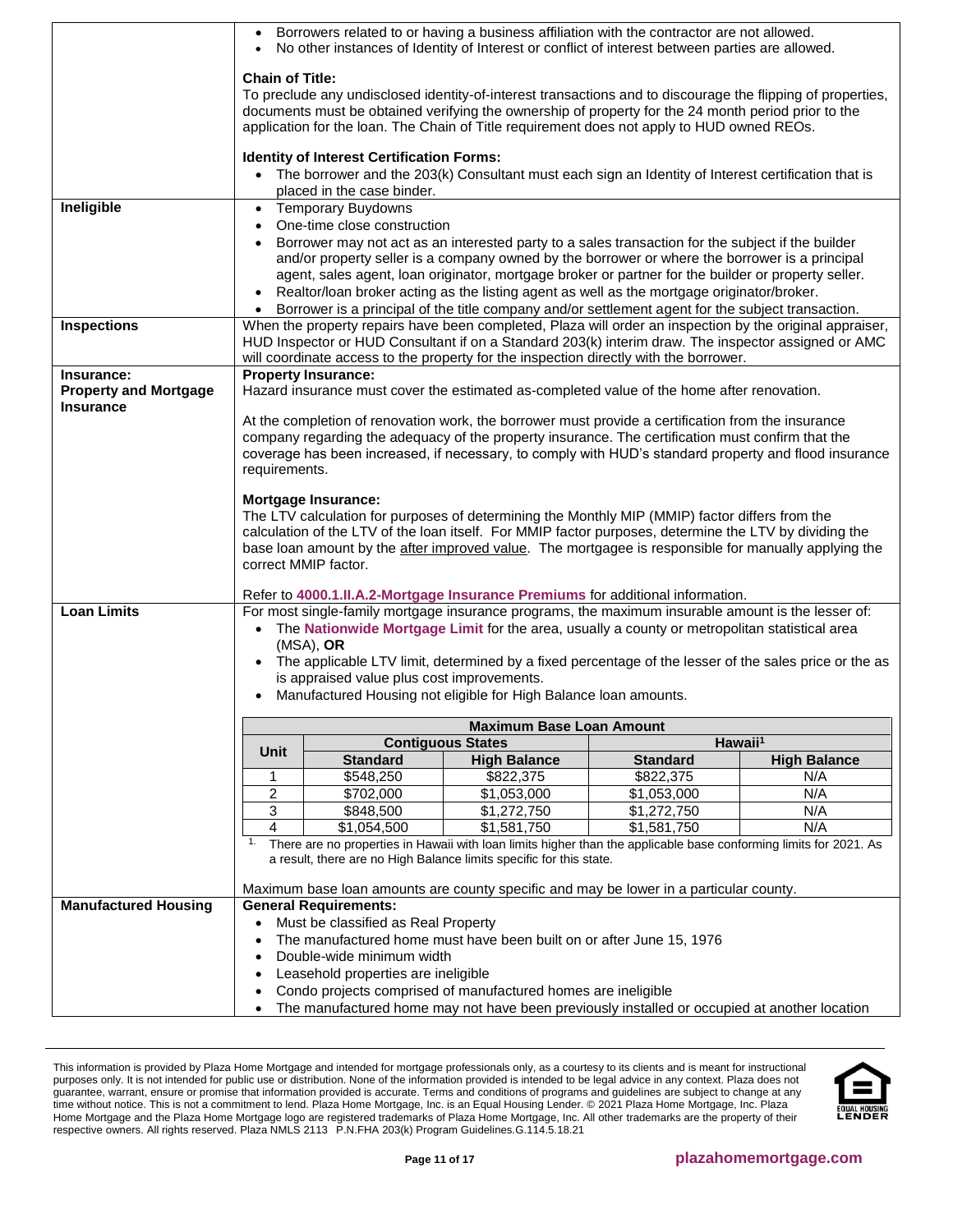<span id="page-11-2"></span><span id="page-11-1"></span><span id="page-11-0"></span>

|                                            | • All manufactured housing must meet FHA guidelines, restrictions in these Program Guidelines, and<br>Plaza's Manufactured Housing Guidelines.<br>Manufactured housing not eligible in states of Hawaii and Rhode Island.<br>Manufactured homes located within a Special Flood Hazard Area are not eligible unless a FEMA<br>National Flood Insurance Program (NFIP) Elevation Certificate (FEMA Form 086-0-33) prepared by<br>a licensed engineer or surveyor stating that the finished grade beneath the manufactured home is |
|--------------------------------------------|---------------------------------------------------------------------------------------------------------------------------------------------------------------------------------------------------------------------------------------------------------------------------------------------------------------------------------------------------------------------------------------------------------------------------------------------------------------------------------------------------------------------------------|
|                                            | at or above the 100-year return frequency flood elevation is provided, and flood insurance under<br>the NFIP is obtained.<br>Refinance transactions for properties listed for sale on or after the date of the application.                                                                                                                                                                                                                                                                                                     |
|                                            |                                                                                                                                                                                                                                                                                                                                                                                                                                                                                                                                 |
|                                            | Eligible 203(k) Improvements:<br>FHA 203(k) improvements cannot involve structural changes                                                                                                                                                                                                                                                                                                                                                                                                                                      |
|                                            | Renovation funds are limited to the lesser of 50% of the "as completed" appraised value or \$50,000                                                                                                                                                                                                                                                                                                                                                                                                                             |
|                                            | Eligible improvements include but are not limited to:                                                                                                                                                                                                                                                                                                                                                                                                                                                                           |
|                                            | $\circ$ Improvements to kitchens and baths, or<br>Installation of energy efficient heating and cooling, or<br>$\circ$                                                                                                                                                                                                                                                                                                                                                                                                           |
|                                            | Changes to address mobility and aging in place are allowed, or<br>$\circ$                                                                                                                                                                                                                                                                                                                                                                                                                                                       |
|                                            | Installation of new windows, doors, siding, or roofing provided these changes do not alter the<br>$\circ$                                                                                                                                                                                                                                                                                                                                                                                                                       |
| <b>Materials Draw and</b>                  | structure of the unit<br>Materials Draw (Standard 203(k) only) may be disbursed at closing in the following                                                                                                                                                                                                                                                                                                                                                                                                                     |
| <b>Borrower Provided</b>                   | circumstances:                                                                                                                                                                                                                                                                                                                                                                                                                                                                                                                  |
| <b>Materials</b>                           | Materials costs for:                                                                                                                                                                                                                                                                                                                                                                                                                                                                                                            |
|                                            | items prepaid by the borrower in cash (must document), or<br>$\circ$<br>up to 50% of materials costs for items not yet paid for by the Borrower or contractor where a<br>$\circ$                                                                                                                                                                                                                                                                                                                                                |
|                                            | contract is established with the supplier (must document) and an order is placed with the                                                                                                                                                                                                                                                                                                                                                                                                                                       |
|                                            | manufacturer for delivery at a later date.                                                                                                                                                                                                                                                                                                                                                                                                                                                                                      |
|                                            | Draw not to exceed the lessor of 50% of the materials or \$15,000.<br>The specification of repairs/contractors bid must clearly document the exact materials and costs for                                                                                                                                                                                                                                                                                                                                                      |
|                                            | which materials draw funds are to be advanced.                                                                                                                                                                                                                                                                                                                                                                                                                                                                                  |
|                                            | Checks will be made payable to the borrower and contractor.                                                                                                                                                                                                                                                                                                                                                                                                                                                                     |
|                                            | A materials draw is not included in the allowable number of draws (max 5 draws).                                                                                                                                                                                                                                                                                                                                                                                                                                                |
|                                            | <b>Borrower Provided Materials:</b>                                                                                                                                                                                                                                                                                                                                                                                                                                                                                             |
|                                            | Materials provided by the borrower may be allowed but cannot be financed in the loan amount.<br>$\bullet$                                                                                                                                                                                                                                                                                                                                                                                                                       |
|                                            | All materials provided by the borrower must be new from the manufacturer and be documented<br>with paid invoices                                                                                                                                                                                                                                                                                                                                                                                                                |
|                                            | Source of funds to acquire the materials must be documented<br>$\bullet$                                                                                                                                                                                                                                                                                                                                                                                                                                                        |
|                                            | Standard 203(k) the HUD Consultant must provide photos of the borrower provided materials.<br>$\bullet$                                                                                                                                                                                                                                                                                                                                                                                                                         |
| <b>Maximum Loans</b>                       | A maximum of four Plaza loans is permitted to one borrower.                                                                                                                                                                                                                                                                                                                                                                                                                                                                     |
| <b>Mortgage Payment</b><br><b>Reserves</b> | A payment reserve of up to six months PITI is permitted when the borrower must vacate the property<br>during renovation.                                                                                                                                                                                                                                                                                                                                                                                                        |
|                                            | • The amount can be financed in the loan amount if the value will support such financing.                                                                                                                                                                                                                                                                                                                                                                                                                                       |
|                                            | The reserve is allowed only for the period in which the property is uninhabitable due to the                                                                                                                                                                                                                                                                                                                                                                                                                                    |
|                                            | renovations.<br>Any remaining reserves will be used to pay down the principal balance on the loan.                                                                                                                                                                                                                                                                                                                                                                                                                              |
|                                            | Not allowed for multi-unit properties.                                                                                                                                                                                                                                                                                                                                                                                                                                                                                          |
|                                            | Not allowed for Limited 203(k).<br>$\bullet$                                                                                                                                                                                                                                                                                                                                                                                                                                                                                    |
| <b>Plans and Specification</b>             | Plans and Specifications / Contractor Bid requirements:                                                                                                                                                                                                                                                                                                                                                                                                                                                                         |
| of Repairs / Contractors<br><b>Bid</b>     | Must be prepared by a registered, licensed, or certified general contractor or renovation<br>$\bullet$<br>consultant.                                                                                                                                                                                                                                                                                                                                                                                                           |
|                                            | Must be provided on contractor's letterhead or on Plaza's bid template form<br>$\bullet$                                                                                                                                                                                                                                                                                                                                                                                                                                        |
|                                            | Fully describe, detail and itemize the specific work that the contractor agrees to perform for the<br>$\bullet$                                                                                                                                                                                                                                                                                                                                                                                                                 |
|                                            | borrower.<br>Include quality and quantity of materials, exact location of work and labor and materials cost<br>$\bullet$                                                                                                                                                                                                                                                                                                                                                                                                        |
|                                            | separated for each of the repairs.                                                                                                                                                                                                                                                                                                                                                                                                                                                                                              |
|                                            | Include an itemized listing of all permits and corresponding costs.<br>$\bullet$                                                                                                                                                                                                                                                                                                                                                                                                                                                |
|                                            | Include an itemized description (aka Draw Schedule) establishing the schedule for completing<br>each stage of work and corresponding payments (including both the start and job completion                                                                                                                                                                                                                                                                                                                                      |
|                                            | dates).                                                                                                                                                                                                                                                                                                                                                                                                                                                                                                                         |
|                                            | Itemize the specific work that the contractor agrees to perform for the borrower.                                                                                                                                                                                                                                                                                                                                                                                                                                               |

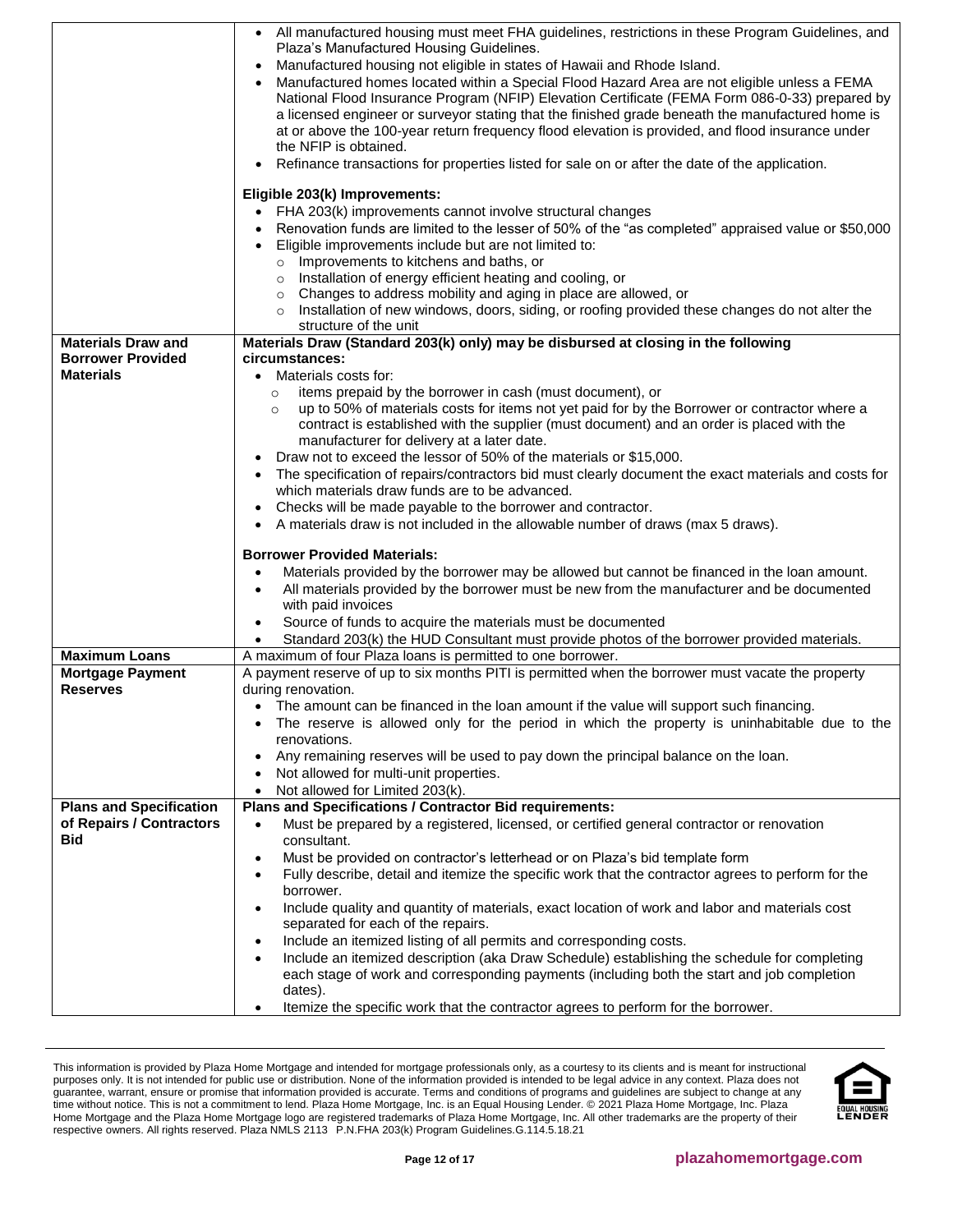|                             | Identify all subcontractors and suppliers.<br>$\bullet$<br>Include all contractors and borrower's information, address, phone and email.<br>$\bullet$<br>Executed by both the contractor and the borrower.                                                                                                                                                      |
|-----------------------------|-----------------------------------------------------------------------------------------------------------------------------------------------------------------------------------------------------------------------------------------------------------------------------------------------------------------------------------------------------------------|
|                             | Plaza's Contractors Bid Template FM-433 is recommended                                                                                                                                                                                                                                                                                                          |
|                             | Standard 203(k) only:<br>Architectural exhibits and or a structural engineer reports (Plaza to determine at time of project review)<br>will also be required if an addition, structural reconfiguration, load bearing changes, major structural or<br>foundation work are part of the proposed renovation and will be required to be provided in the loan file. |
|                             | Limited 203(k) only:<br>A Work Plan is required as per HUD 4000.1 in addition to the specification of repairs/contractors bid. The<br>Borrower must provide the Work Plan detailing the proposed repairs or improvements. There is no<br>required format for the work plan.                                                                                     |
| <b>Property Eligibility</b> | <b>Ineligible Properties:</b>                                                                                                                                                                                                                                                                                                                                   |
|                             | Dwelling completed less than 12 months from certificate of occupancy<br>Commercial properties                                                                                                                                                                                                                                                                   |
|                             | Cooperatives                                                                                                                                                                                                                                                                                                                                                    |
|                             | Condotels<br>Properties listed on the National Historical Register                                                                                                                                                                                                                                                                                              |
|                             | Geodesic dome homes                                                                                                                                                                                                                                                                                                                                             |
|                             | Geothermal homes                                                                                                                                                                                                                                                                                                                                                |
|                             | Mobile homes<br>Non-warrantable condos                                                                                                                                                                                                                                                                                                                          |
|                             | Mixed Use Properties in commercial zoning                                                                                                                                                                                                                                                                                                                       |
|                             | Non FHA approved or warrantable condos                                                                                                                                                                                                                                                                                                                          |
|                             | Timeshares                                                                                                                                                                                                                                                                                                                                                      |
|                             | Working farms, ranches, orchards<br>Properties with C6 quality rating                                                                                                                                                                                                                                                                                           |
|                             | Properties with C5 or C6 condition rating                                                                                                                                                                                                                                                                                                                       |
|                             | Properties secured with PACE obligations or PACE like assessments                                                                                                                                                                                                                                                                                               |
|                             | Homes that have never been completed<br>Homes that have been completely demolished, including the foundation                                                                                                                                                                                                                                                    |
|                             | Homes being moved from one location to another                                                                                                                                                                                                                                                                                                                  |
|                             | Refinance transactions for properties listed for sale on or after the date of the application.<br>$\bullet$                                                                                                                                                                                                                                                     |
|                             | <b>Condominiums:</b>                                                                                                                                                                                                                                                                                                                                            |
|                             | The unit must be located in an FHA-approved Condominium Project and must comply with all other<br>requirements for condominiums.                                                                                                                                                                                                                                |
|                             | The renovation work must be limited to the interior of the unit, except for firewalls in the attic of the<br>unit                                                                                                                                                                                                                                               |
|                             | No more than five units per condominium association, or 25% of the total number of units, whichever<br>is less, can undergo rehabilitation at any time. AND                                                                                                                                                                                                     |
|                             | After rehabilitation is complete, the unit is located in a structure containing no more than four units.<br>For townhouse style condominiums, each townhouse is considered as one structure, provided each<br>unit is separated by a 11/2 hour firewall from foundation to roof.                                                                                |
| <b>Property Flips</b>       | <b>Property Flipping Appraisal:</b>                                                                                                                                                                                                                                                                                                                             |
|                             | An as-is appraisal must be obtained if needed to comply with the Property Flipping guidelines. If an as-is<br>appraisal is obtained, then the Adjusted As-Is Value is the lesser of the purchase price or the as-is<br>appraised value.                                                                                                                         |
| <b>Purchase Timing</b>      | Plaza must be prepared to service the borrowers' first draw request which means Plaza must first                                                                                                                                                                                                                                                                |
|                             | purchase the 203(k) loan and board it onto our servicing system. In order to facilitate timely draw<br>management, Plaza requires all 203(k) loans to be delivered in purchasable condition as soon as<br>possible after closing and the loans should be purchased by Plaza no later than 45 days after the date                                                |
|                             | the loan closes with the borrower. An exception will be required to purchase a loan greater than 45 days<br>from closing and Plaza cannot guarantee that such exception will be granted.                                                                                                                                                                        |
|                             | If a 203(k) loan is not delivered in purchasable condition no later than 20 days after closing (to be<br>purchased within 45 days), Plaza reserves the right to deny purchasing the loan regardless if all other<br>conditions could have been met greater than 30 days after closing                                                                           |

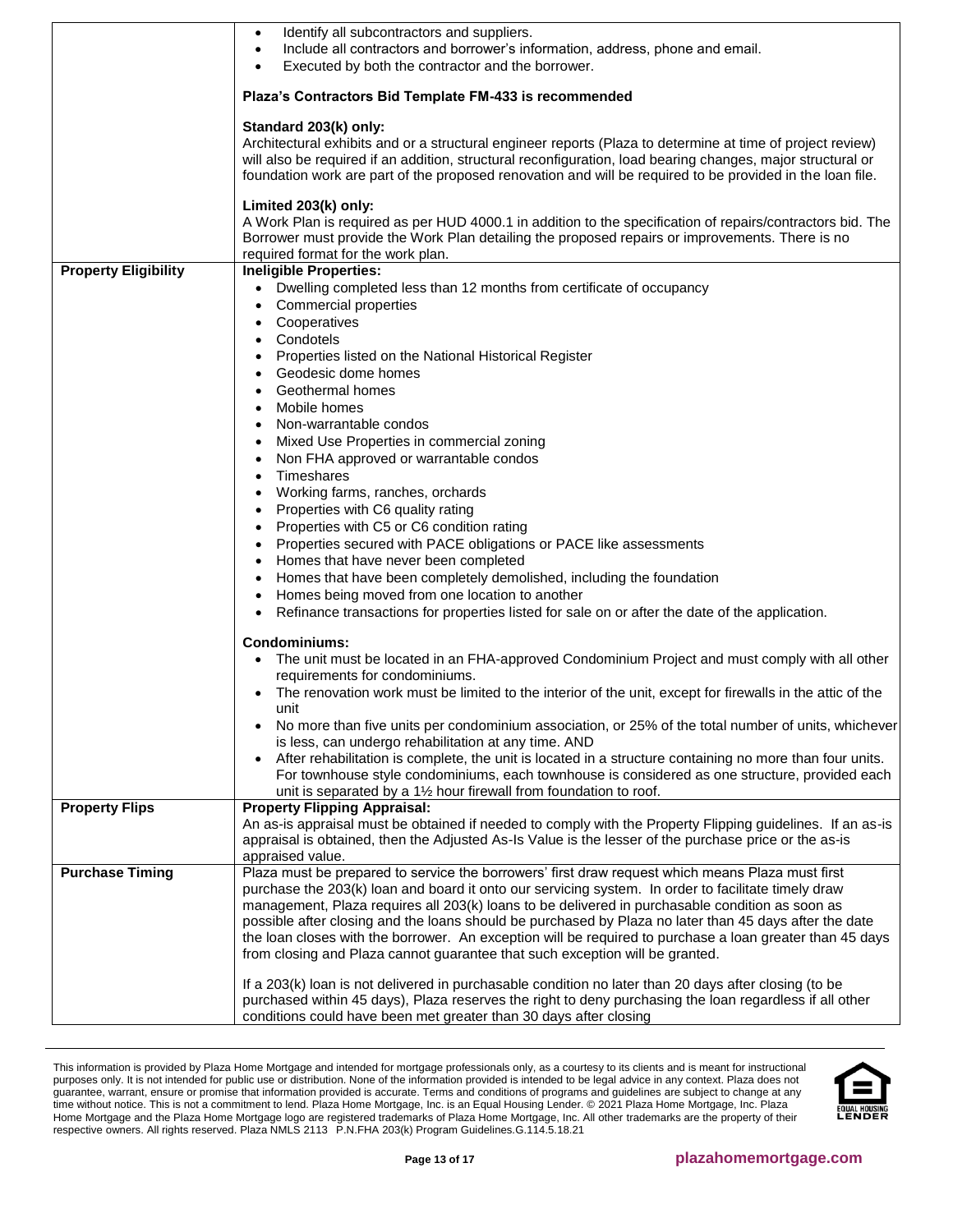|                                             | Plaza will not purchase 203(k) loans where a draw has already been advanced to the borrower or<br>contractor.                                                                                                                                                                                                                                                                                                                                                                   |
|---------------------------------------------|---------------------------------------------------------------------------------------------------------------------------------------------------------------------------------------------------------------------------------------------------------------------------------------------------------------------------------------------------------------------------------------------------------------------------------------------------------------------------------|
| <b>Qualified Opportunity</b><br>Zones (QOZ) | Limited 203(k) mortgages of properties located in QOZs are eligible for increased rehabilitation costs, up<br>to \$50,000 total, for the first 15,000 mortgages endorsed each year. All other Limited 203(k) guidelines<br>and requirements apply.                                                                                                                                                                                                                              |
|                                             | The case number assignment must identify the property is in an eligible QOZ and that the loan is eligible<br>for increased rehabilitation cost.                                                                                                                                                                                                                                                                                                                                 |
|                                             | A list of QOZs is available through the Treasury Department's Community Development Financial<br><b>Institutions Fund webpage.</b>                                                                                                                                                                                                                                                                                                                                              |
|                                             | FHA Mortgagee Letter 2019-18– Maximum Rehabilitation Costs in Qualified Opportunity Zones (QOZs)<br>for Limited 203(k) Mortgages.                                                                                                                                                                                                                                                                                                                                               |
| <b>Qualifying Ratios</b>                    | The maximum debt-to-income (DTI) ratio will be determined by the DU for Approve/Eligible findings.                                                                                                                                                                                                                                                                                                                                                                              |
|                                             | Manually underwritten loans with debt ratios exceeding 31/43 require compensating factors. Refer to<br>4000.1.II.A.5-Approvable Ratio Requirements (Manual) for requirements.                                                                                                                                                                                                                                                                                                   |
| <b>Rehabilitation Period</b>                | Renovation work must be completed within 6 months after closing, if not complete Plaza may verify<br>$\bullet$                                                                                                                                                                                                                                                                                                                                                                  |
|                                             | project status.<br>Consideration should be given to cold climate and weather-related delays that could impact the<br>$\bullet$<br>rehabilitation period. Borrower must provide adequate documentation to request rehabilitation<br>extensions                                                                                                                                                                                                                                   |
|                                             | Renovation work must begin within 30 days of closing. If work has not started within 30 days, stops<br>$\bullet$<br>for more than 30 consecutive days, or has not been completed within the established time frame or<br>extended Plaza approved time frame, Plaza may consider the loan to be in default.<br>Renovation work extensions can be granted within the 6-month window; however, the extension can<br>$\bullet$<br>only be granted if the loan payments are current. |
|                                             | Plaza to approve in advance any work/project extensions.<br>$\bullet$                                                                                                                                                                                                                                                                                                                                                                                                           |
| <b>Renovation Forms &amp;</b>               | HUD standard loan instruments are used in addition to the required Renovation forms listed below.<br>Models can be found on Plaza's and HUD's website.                                                                                                                                                                                                                                                                                                                          |
| <b>Closing Documents</b>                    |                                                                                                                                                                                                                                                                                                                                                                                                                                                                                 |
|                                             | Required forms Standard 203(k) and Limited 203(k):                                                                                                                                                                                                                                                                                                                                                                                                                              |
|                                             | • FHA Connect 203(k) Calculator<br>FHA Maximum Mortgage Worksheet or copy of FHA Connect 203(k) Calculator used at time of                                                                                                                                                                                                                                                                                                                                                      |
|                                             | submission (to identify loan amount and fees)                                                                                                                                                                                                                                                                                                                                                                                                                                   |
|                                             | • FHA 203(k) Borrower's Acknowledgement HUD-92700-A                                                                                                                                                                                                                                                                                                                                                                                                                             |
|                                             | FHA 203(k) Borrower's Identity-of-Interest Certification                                                                                                                                                                                                                                                                                                                                                                                                                        |
|                                             | Contractors bid/specification of repairs<br>Contractor W-9 Form – completed by contractor(s)<br>$\bullet$                                                                                                                                                                                                                                                                                                                                                                       |
|                                             | FHA 203(k) Rehabilitation Loan Agreement *provided and signed at closing                                                                                                                                                                                                                                                                                                                                                                                                        |
|                                             | • Sales Contract. The sales contract must include a provision that the Borrower has applied for                                                                                                                                                                                                                                                                                                                                                                                 |
|                                             | Section 203(k) financing, and that the contract is contingent upon mortgage approval and the                                                                                                                                                                                                                                                                                                                                                                                    |
|                                             | Borrower's acceptance of additional required improvements as determined by the Mortgagee. An<br>addendum to the contract is acceptable.                                                                                                                                                                                                                                                                                                                                         |
|                                             | Standard 203(k) specific in addition to those listed above:                                                                                                                                                                                                                                                                                                                                                                                                                     |
|                                             | FHA Standard 203(k) Homeowner/Contractor Agreement(s)<br>$\bullet$                                                                                                                                                                                                                                                                                                                                                                                                              |
|                                             | FHA Standard 203(k) Contractor Profile Report                                                                                                                                                                                                                                                                                                                                                                                                                                   |
|                                             | FHA Standard 203(k) Draw Request HUD-9746-A<br>FHA 203(k) HUD Consultant's Identity-of-Interest Certification                                                                                                                                                                                                                                                                                                                                                                   |
|                                             | HUD Consultant W-9 Form - completed by consultant                                                                                                                                                                                                                                                                                                                                                                                                                               |
|                                             | HUD Consultant Write-up (WWU)<br>$\bullet$                                                                                                                                                                                                                                                                                                                                                                                                                                      |
|                                             | Limited 203(k) specific in addition to those listed above:                                                                                                                                                                                                                                                                                                                                                                                                                      |
|                                             | • FHA Limited 203(k) Borrower Acknowledgement HUD- 92700-A                                                                                                                                                                                                                                                                                                                                                                                                                      |
|                                             | <b>FHA Limited 203(k) Contractor Profile Report</b><br>$\bullet$                                                                                                                                                                                                                                                                                                                                                                                                                |
|                                             | FHA Limited 203(k) Self Help Agreement if applicable<br>$\bullet$                                                                                                                                                                                                                                                                                                                                                                                                               |
|                                             | • Work Plan. See Plans and Specifications of Repairs                                                                                                                                                                                                                                                                                                                                                                                                                            |

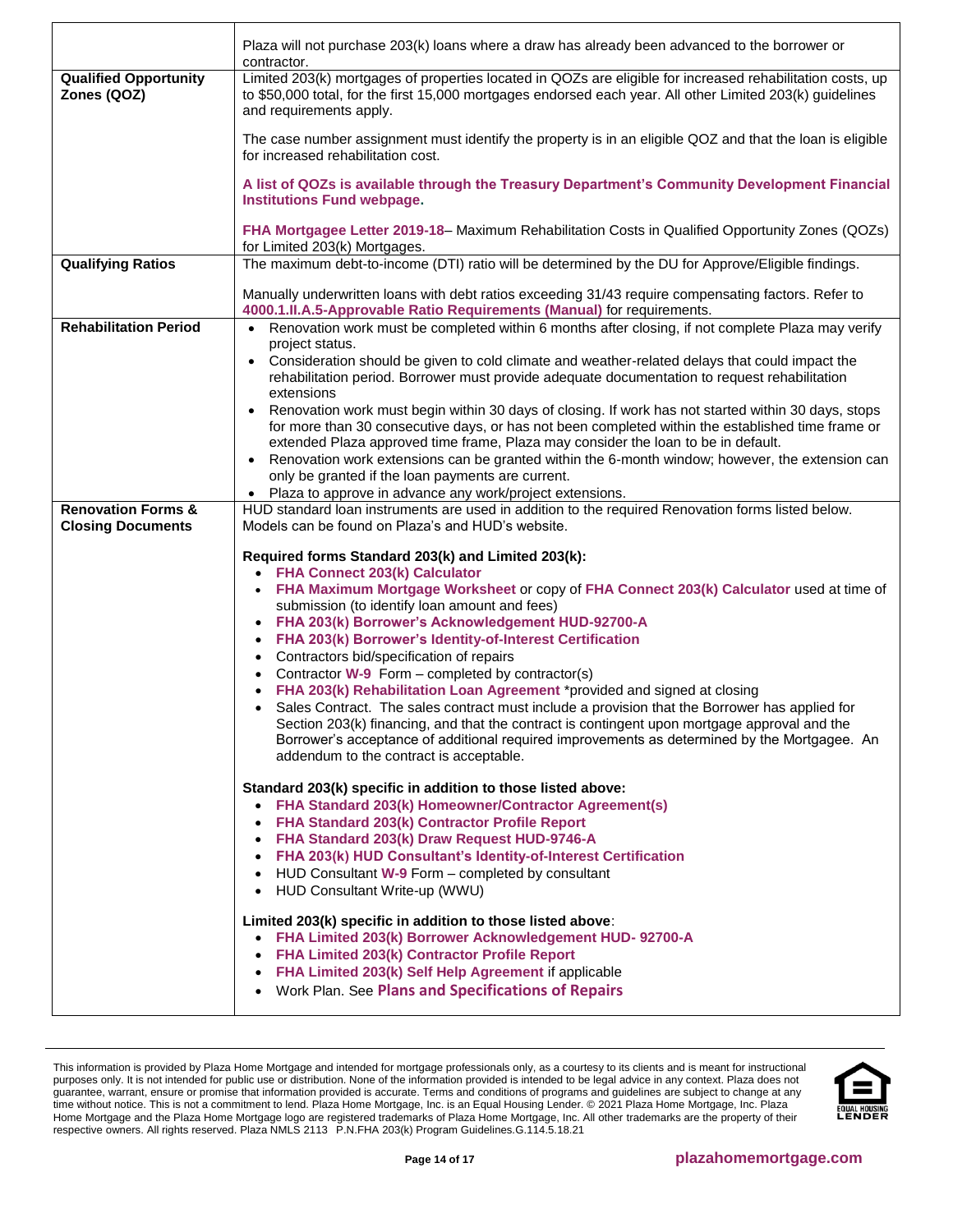|                               | <b>Closing Forms:</b>                                                                                                                                                                          |
|-------------------------------|------------------------------------------------------------------------------------------------------------------------------------------------------------------------------------------------|
|                               | • FHA 203(k) Rehabilitation Loan Agreement                                                                                                                                                     |
|                               | Notice to Borrower Regarding 203(k) Loan Program                                                                                                                                               |
|                               | 203(k) Security Instrument modifications                                                                                                                                                       |
|                               | o Modifications to the security instrument are necessary for mortgages that involve releases                                                                                                   |
|                               | from the rehabilitation escrow account. For these, the following language should be typed in                                                                                                   |
|                               | the form: "Provisions pertaining to releases are contained in the Rehabilitation Rider which is                                                                                                |
|                               | attached to this mortgage, and made a part hereof." A Rehabilitation Rider is a required                                                                                                       |
|                               | modification to the security instrument.                                                                                                                                                       |
|                               | • Rehabilitation Loan Rider                                                                                                                                                                    |
| <b>Repair Escrows</b>         | Weather related escrow holdbacks are not allowed.                                                                                                                                              |
| <b>Self-Help Requirements</b> | Limited 203(k) only:                                                                                                                                                                           |
|                               | "Self-help" is defined as the borrower performing some or all of the work items. Self-help, is only allowable                                                                                  |
|                               | as outlined below and is strongly discouraged unless the borrower's ability to perform the work in a                                                                                           |
|                               | competent, timely, and workmanlike manner is self-evident and documented. Borrower must sign FHA                                                                                               |
|                               | Limited 203(k) Self Help Agreement and construction must be completed within 6 months or less of                                                                                               |
|                               | loan closing                                                                                                                                                                                   |
|                               |                                                                                                                                                                                                |
|                               | Borrowers completing painting work:                                                                                                                                                            |
|                               | Borrowers providing interior/exterior painting labor are not required to be contractors.<br>$\bullet$                                                                                          |
|                               | General Contractor must be employed for all other repairs.<br>$\bullet$                                                                                                                        |
|                               | General Contractor to document rooms to be painted and supply materials only on specification of                                                                                               |
|                               | repairs/bid.                                                                                                                                                                                   |
|                               | Painting materials only will be reimbursed.<br>$\bullet$                                                                                                                                       |
|                               | Borrower must provide receipts for reimbursement<br>$\bullet$                                                                                                                                  |
|                               |                                                                                                                                                                                                |
|                               | Home Depot or Lowes installation services:                                                                                                                                                     |
|                               | Borrowers may purchase appliances from Home Depot, Lowes, or other appliance stores.<br>$\bullet$                                                                                              |
|                               | Construction work: Borrowers may use Home Deport or Lowes for renovations and may include the<br>٠                                                                                             |
|                               | cost of labor, materials and installation.                                                                                                                                                     |
|                               | Bid/Specification of work and purchases must be provided directly from retailer. All materials and<br>$\bullet$                                                                                |
|                               | labor (installation) must be provided by retailer, documented on the retailer's bid and may be                                                                                                 |
|                               | reimbursed                                                                                                                                                                                     |
|                               | Borrowers must maintain records documenting actual costs and lien waivers<br>٠                                                                                                                 |
|                               | Borrower employed as a contractor:                                                                                                                                                             |
|                               | Borrower must be a currently qualified contractor and meet all Plaza's contractor requirements, see<br>$\bullet$                                                                               |
|                               | section 33.                                                                                                                                                                                    |
|                               | Borrower must submit a work plan and bid/specification of repairs (materials only costs) detailing<br>٠                                                                                        |
|                               | the exact work items to be performed by the Borrower.                                                                                                                                          |
|                               | Borrower will not be reimbursed for labor costs.                                                                                                                                               |
|                               |                                                                                                                                                                                                |
|                               | Borrower must submit a bid from a contractor (other than the Borrower) that provides a breakdown<br>of the cost for materials and labor for each work item. The amount of this bid, (labor and |
|                               | materials) will be used for the loan financing. Any remaining funds will be used towards                                                                                                       |
|                               | principal reduction                                                                                                                                                                            |
|                               | If permits are required the borrower must be a licensed contractor working in the specific field<br>٠                                                                                          |
|                               | necessary for the rehabilitation.                                                                                                                                                              |
|                               | If mold abatement, lead based abatement, HVAC, electrical or plumbing work is necessary for<br>٠                                                                                               |
|                               | rehabilitation, the borrower must be licensed under those specific trades.                                                                                                                     |
|                               | Contractor/Borrower must maintain complete records documenting actual cost of rehabilitation,<br>$\bullet$                                                                                     |
|                               | including paid receipts for materials, permits and lien waivers.                                                                                                                               |
|                               | Borrower must provide an LOE addressing experience with self-help projects and how the work will                                                                                               |
|                               | ٠<br>be completed within the required 6 months' time period and all levels of current contracting                                                                                              |
|                               | business will remain                                                                                                                                                                           |
|                               |                                                                                                                                                                                                |
|                               | The borrower must perform the self-help work themselves, subcontractors are not allowed on this                                                                                                |
|                               | program.                                                                                                                                                                                       |
|                               | Contingency reserve of 20% required.<br>$\bullet$                                                                                                                                              |
|                               | Self-help is not allowed for properties in the State of Texas.                                                                                                                                 |

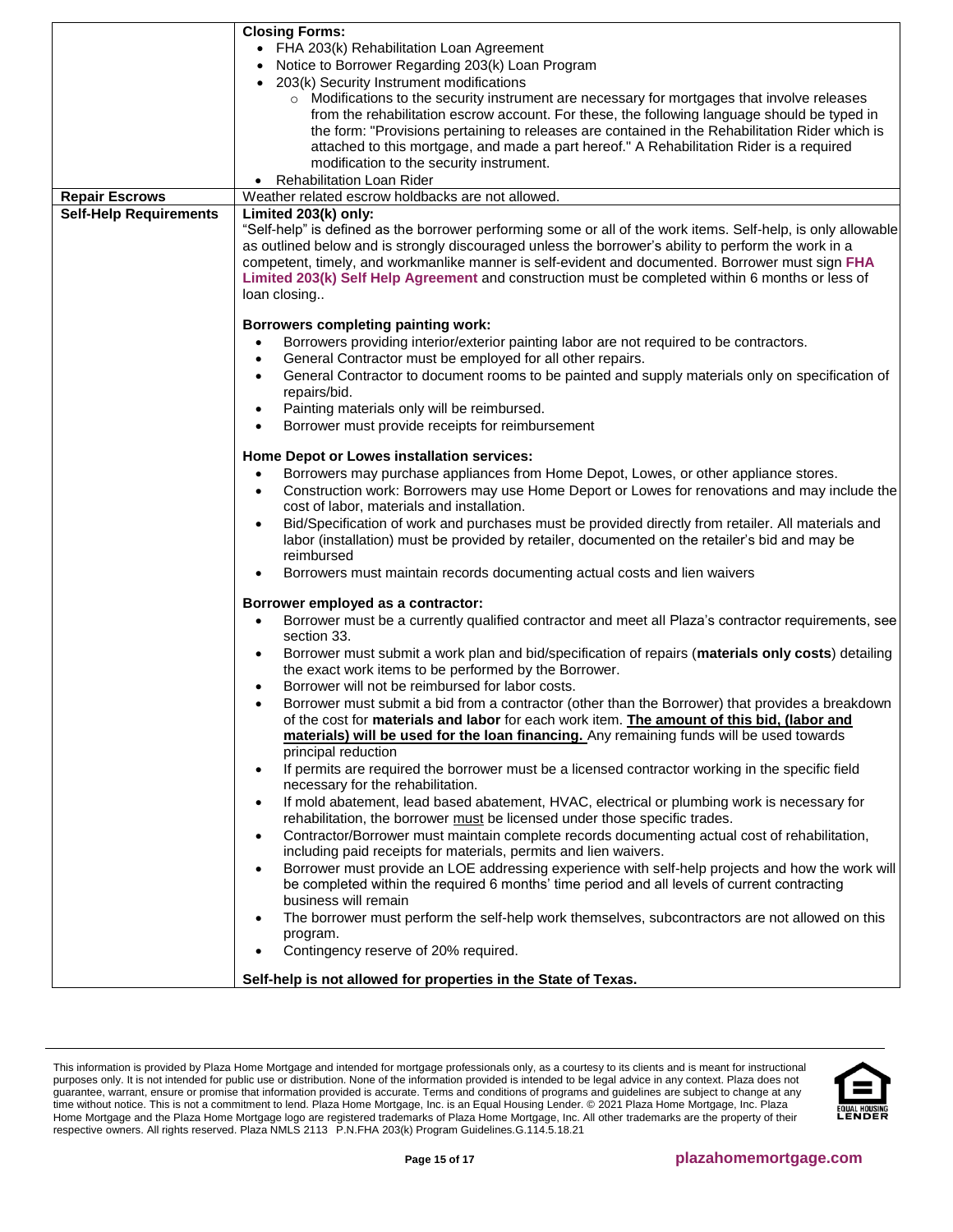| <b>Subordinate Financing</b> | New or existing subordinate financing is allowed per FHA guidelines and subject to CLTV limits per the                                                                                                 |
|------------------------------|--------------------------------------------------------------------------------------------------------------------------------------------------------------------------------------------------------|
|                              | eligibility matrix.                                                                                                                                                                                    |
|                              | Properties with Property Assessed Clean Energy (PACE) obligations are ineligible.                                                                                                                      |
| <b>Texas Home Equity</b>     | • Texas Section 50 (a)(6) loans are not eligible.                                                                                                                                                      |
|                              | The Self-Help option is not allowed for properties in the State of Texas.                                                                                                                              |
|                              | For Texas purchase and rate/term refinances the following additional requirements apply for all<br>203(k) loans.                                                                                       |
|                              | • The Texas FHA 203(k) Rehabilitation Document Checklist must be completed and submitted to<br>Corporate Underwriting for every loan.                                                                  |
|                              | o All improvements must be performed by a third-party builder. Self-Help is not allowed.                                                                                                               |
|                              | o Borrower provided materials are not allowed.                                                                                                                                                         |
|                              | o Disclosures must be delivered to the borrower at least 1 day before closing.                                                                                                                         |
|                              | ○ All closing documents must be delivered to the borrower not later than 1 business day before<br>closing.                                                                                             |
|                              | The builder's contract must be signed by all owners and spouses.<br>$\circ$                                                                                                                            |
|                              | The builder's contract must be signed and closing must occur at the lender's office, a title                                                                                                           |
|                              | company or an attorney's office.<br>The builder's contract must not be signed before the $5th$ day after the written application.                                                                      |
|                              | o The builder's contract may be rescinded within 3 days after all parties have signed (purchase and                                                                                                    |
|                              | refinance).                                                                                                                                                                                            |
|                              | $\circ$ No materials may be furnished or labor performed before the 3-day rescission period expires.<br>○ A 10% statutory retainage must be withheld from each advance to cover any claim notices from |
|                              | subcontractors or suppliers. The entire retainage, representing 10% of construction costs, will be                                                                                                     |
|                              | retained for 30 days after final completion. (Subcontractors and suppliers have only 30 days after                                                                                                     |
|                              | completion to notify the borrower of nonpayment claims).                                                                                                                                               |
|                              | Additional monies requested for cost and upgrades are secured under the builder's contract only                                                                                                        |
|                              | if they are evidenced by change orders signed by both parties. Any modification agreement to<br>increase the loan amount must have original change orders attached.                                    |
|                              | Subject property must be a Texas homestead.<br>$\circ$                                                                                                                                                 |
|                              | Additional documents for Texas FHA 203(k):                                                                                                                                                             |
|                              | Texas Property Code 53.255 Disclosure                                                                                                                                                                  |
|                              | <b>Builder's Note</b>                                                                                                                                                                                  |
|                              | Builder's Contract – signed by the builder and all owners and their spouses before any material is                                                                                                     |
|                              | furnished or labor is performed.                                                                                                                                                                       |
|                              | Texas Notice of Right to Cancel the Builder's Contract (3-day rescission) required on purchase and<br>refinance, in addition to the Federal Notice of Right-to-Cancel in a refinance transaction.      |
|                              | Texas Home Improvement Certification from originating lender                                                                                                                                           |
|                              | Renewal and Extension Exhibit to the Deed of Trust, describing the lien created by the Builder's                                                                                                       |
|                              | Contract.                                                                                                                                                                                              |
|                              | Borrower's Acknowledgement of Construction of Compliance Procedures<br>List of subcontractors and suppliers                                                                                            |
|                              | <b>Texas Disbursement Authorization</b>                                                                                                                                                                |
|                              | Texas Disbursement Statement (Draw Request)                                                                                                                                                            |
|                              | Affidavit of Commencement                                                                                                                                                                              |
|                              | Affidavit of Completion                                                                                                                                                                                |
|                              | Lien Waiver                                                                                                                                                                                            |
| <b>Transactions</b>          | Final Bills-Paid Affidavit                                                                                                                                                                             |
|                              | Purchase<br>Rate/Term Refinance<br>$\bullet$                                                                                                                                                           |
|                              |                                                                                                                                                                                                        |
|                              | <b>Ineligible Transaction Types:</b>                                                                                                                                                                   |
|                              | • Cash out Refinances                                                                                                                                                                                  |
|                              | Texas Section 50(a)(6) loans are not eligible                                                                                                                                                          |
|                              | Properties listed for sale at time of application are not eligible.<br>Investment or Second Home Properties                                                                                            |
|                              | FHA Back to Work Program (RFHA30BTW)                                                                                                                                                                   |
|                              | No builder spec foreclosures                                                                                                                                                                           |